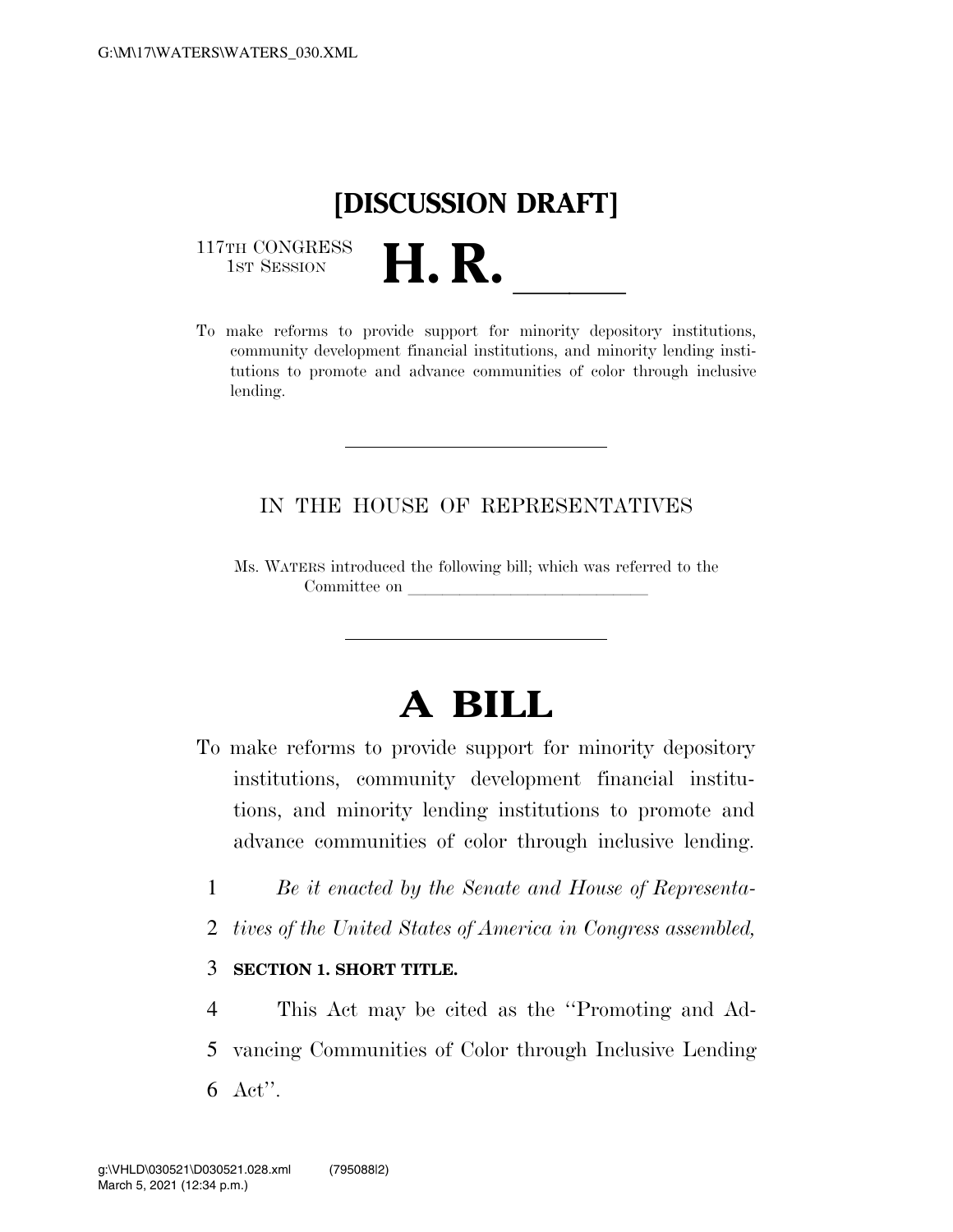#### **SEC. 2. ENSURING DIVERSITY IN COMMUNITY BANKING.**

 (a) SENSE OF CONGRESS ON FUNDING THE LOAN- LOSS RESERVE FUND FOR SMALL DOLLAR LOANS.—The sense of Congress is the following:

 (1) The Community Development Financial In- stitutions Fund (the ''CDFI Fund'') is an agency of the Department of the Treasury, and was estab- lished by the Riegle Community Development and Regulatory Improvement Act of 1994. The mission of the CDFI Fund is ''to expand economic oppor- tunity for underserved people and communities by supporting the growth and capacity of a national network of community development lenders, inves- tors, and financial service providers''. A community development financial institution (a ''CDFI'') is a specialized financial institution serving low-income communities and a Community Development Entity (a ''CDE'') is a domestic corporation or partnership that is an intermediary vehicle for the provision of loans, investments, or financial counseling in low-in- come communities. The CDFI Fund certifies CDFIs and CDEs. Becoming a certified CDFI or CDE al- lows organizations to participate in various CDFI Fund programs as follows:

 (A) The Bank Enterprise Award Program, which provides FDIC-insured depository institu-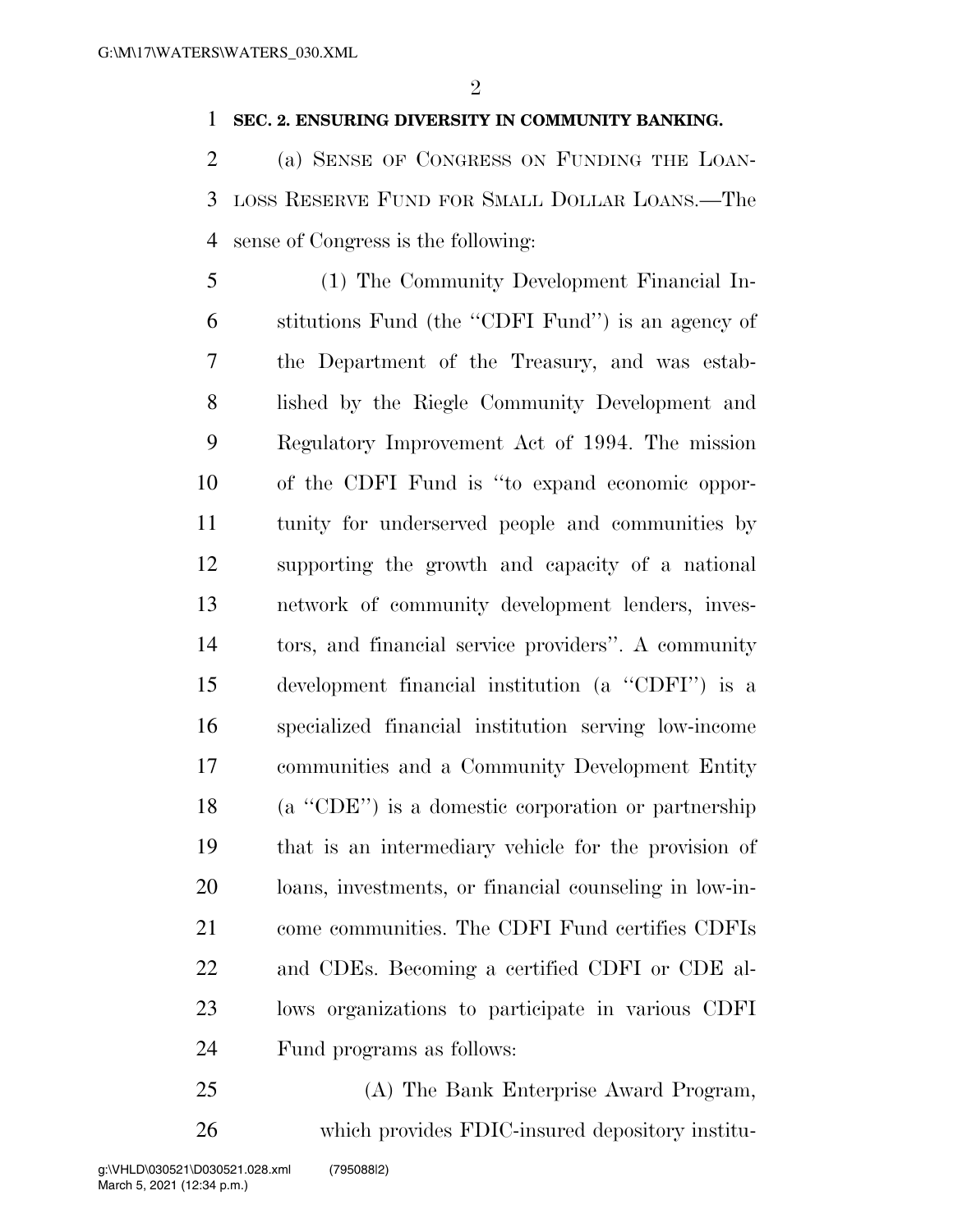| $\mathbf{1}$   | tions awards for a demonstrated increase in      |
|----------------|--------------------------------------------------|
| $\overline{2}$ | lending and investments in distressed commu-     |
| 3              | nities and CDFIs.                                |
| $\overline{4}$ | (B) The CDFI Program, which provides             |
| 5              | Financial and Technical Assistance awards to     |
| 6              | CDFIs to reinvest in the CDFI, and to build      |
| 7              | the capacity of the CDFI, including financing    |
| 8              | product development and loan loss reserves.      |
| 9              | (C) The Native American CDFI Assistance          |
| 10             | Program, which provides CDFIs and spon-          |
| 11             | soring entities Financial and Technical Assist-  |
| 12             | ance awards to increase lending and grow the     |
| 13             | number of CDFIs owned by Native Americans        |
| 14             | to help build capacity of such CDFIs.            |
| 15             | (D) The New Market Tax Credit Program,           |
| 16             | which provides tax credits for making equity in- |
| 17             | vestments in CDEs that stimulate capital in-     |
| 18             | vestments in low-income communities.             |
| 19             | (E) The Capital Magnet Fund, which pro-          |
| 20             | vides awards to CDFIs and nonprofit affordable   |
| 21             | housing organizations to finance affordable      |
| <u>22</u>      | housing solutions and related economic develop-  |
| 23             | ment activities.                                 |
| 24             | (F) The Bond Guarantee Program, a                |
| $25\,$         | source of long-term, patient capital for CDFIs   |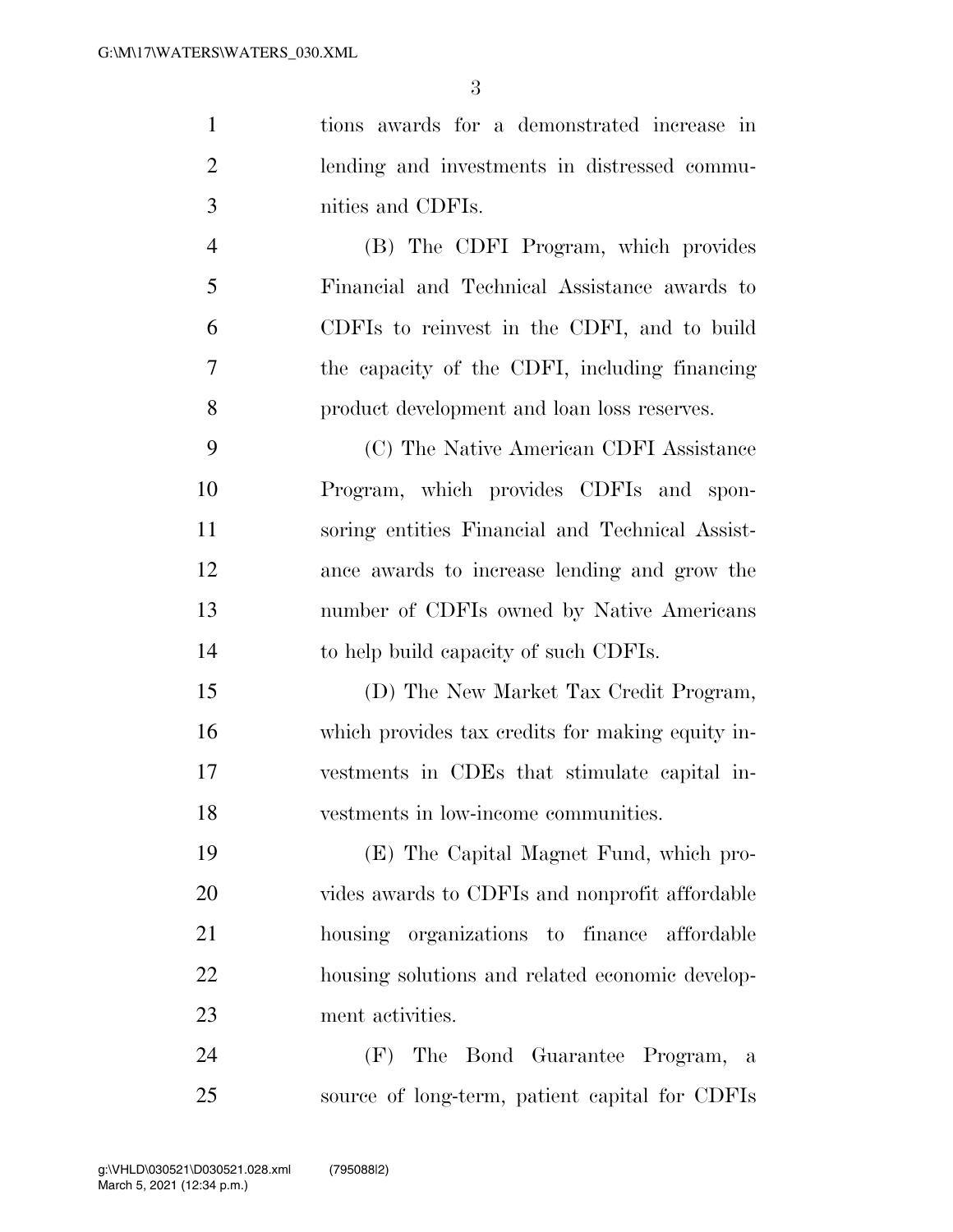to expand lending and investment capacity for community and economic development purposes. (2) The Department of the Treasury is author- ized to create multi-year grant programs designed to encourage low-to-moderate income individuals to es- tablish accounts at federally insured banks, and to improve low-to-moderate income individuals' access to such accounts on reasonable terms. (3) Under this authority, grants to participants

 in CDFI Fund programs may be used for loan-loss reserves and to establish small-dollar loan programs by subsidizing related losses. These grants also allow for the providing recipients with the financial coun- seling and education necessary to conduct trans- actions and manage their accounts. These loans pro- vide low-cost alternatives to payday loans and other nontraditional forms of financing that often impose excessive interest rates and fees on borrowers, and lead millions of Americans to fall into debt traps. Small-dollar loans can only be made pursuant to terms, conditions, and practices that are reasonable for the individual consumer obtaining the loan.

 (4) Program participation is restricted to eligi- ble institutions, which are limited to organizations 25 listed in section  $501(c)(3)$  of the Internal Revenue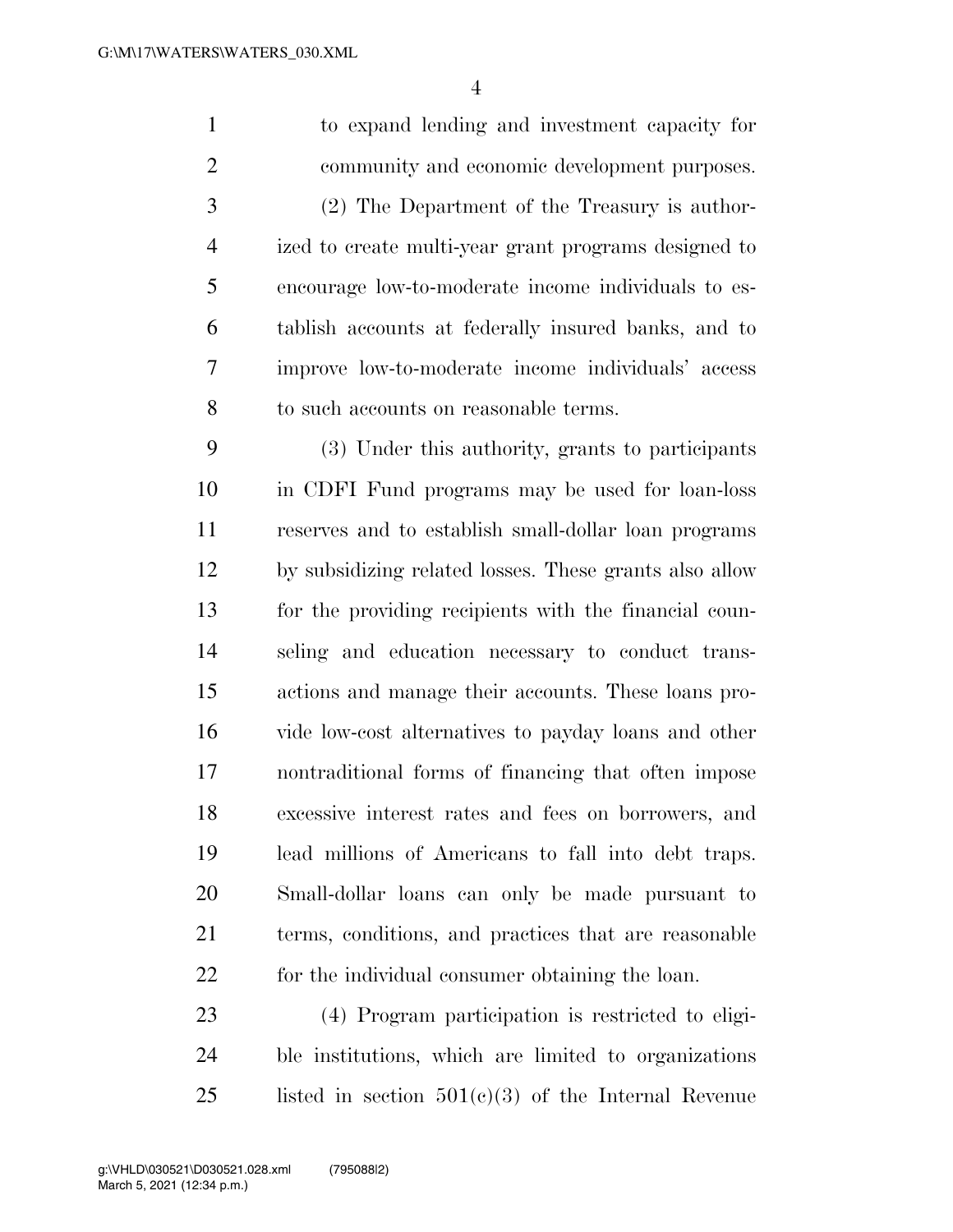Code and exempt from tax under 501(a) of such Code, federally insured depository institutions, com- munity development financial institutions and State, local, or Tribal government entities.

 (5) Since its founding, the CDFI Fund has awarded over \$3,300,000,000 to CDFIs and CDEs, allocated \$54,000,000,000 in tax credits, and \$1,510,000,000 in bond guarantees. According to the CDFI Fund, some programs attract as much as \$10 in private capital for every \$1 invested by the CDFI Fund. The Administration and the Congress should prioritize appropriation of funds for the loan loss reserve fund and technical assistance programs administered by the Community Development Finan-cial Institution Fund.

(b) DEFINITIONS.—In this section:

 (1) COMMUNITY DEVELOPMENT FINANCIAL IN- STITUTION.—The term ''community development fi- nancial institution'' has the meaning given under section 103 of the Riegle Community Development and Regulatory Improvement Act of 1994 (12 U.S.C. 4702).

 (2) MINORITY DEPOSITORY INSTITUTION.—The term ''minority depository institution'' has the meaning given under section 308 of the Financial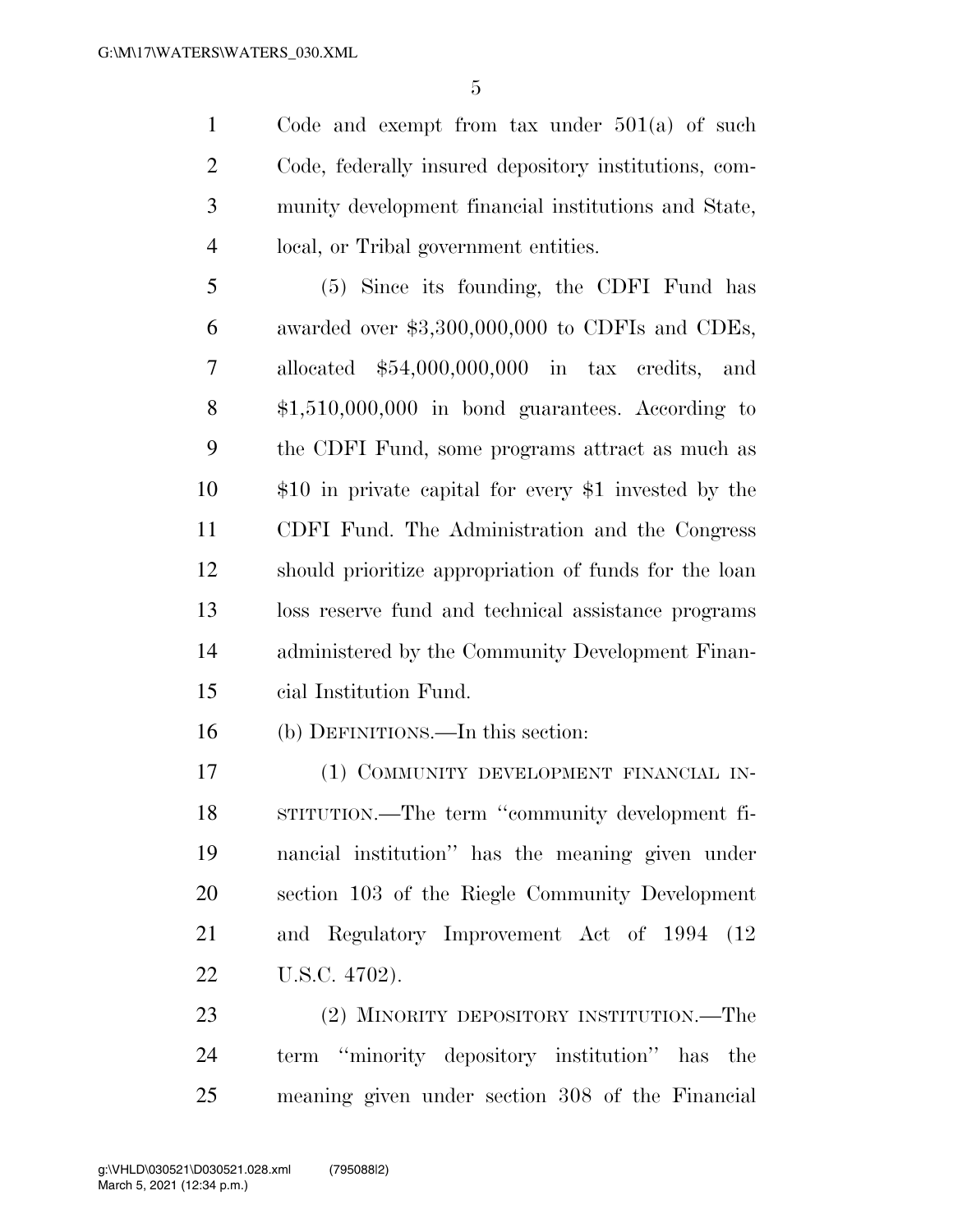Institutions Reform, Recovery, and Enforcement Act of 1989 (12 U.S.C. 1463 note).

 (c) ESTABLISHMENT OF IMPACT BANK DESIGNA-TION.—

 (1) IN GENERAL.—Each Federal banking agen- cy shall establish a program under which a deposi- tory institution with total consolidated assets of less than \$10,000,000,000 may elect to be designated as an impact bank if the total dollar value of the loans extended by such depository institution to low-in- come borrowers is greater than or equal to 50 per-cent of the assets of such bank.

 (2) NOTIFICATION OF ELIGIBILITY.—Based on data obtained through examinations of depository in- stitutions, the appropriate Federal banking agency shall notify a depository institution if the institution is eligible to be designated as an impact bank.

 (3) APPLICATION.—Regardless of whether or not it has received a notice of eligibility under para- graph (2), a depository institution may submit an application to the appropriate Federal banking agen-cy—

 (A) requesting to be designated as an im-pact bank; and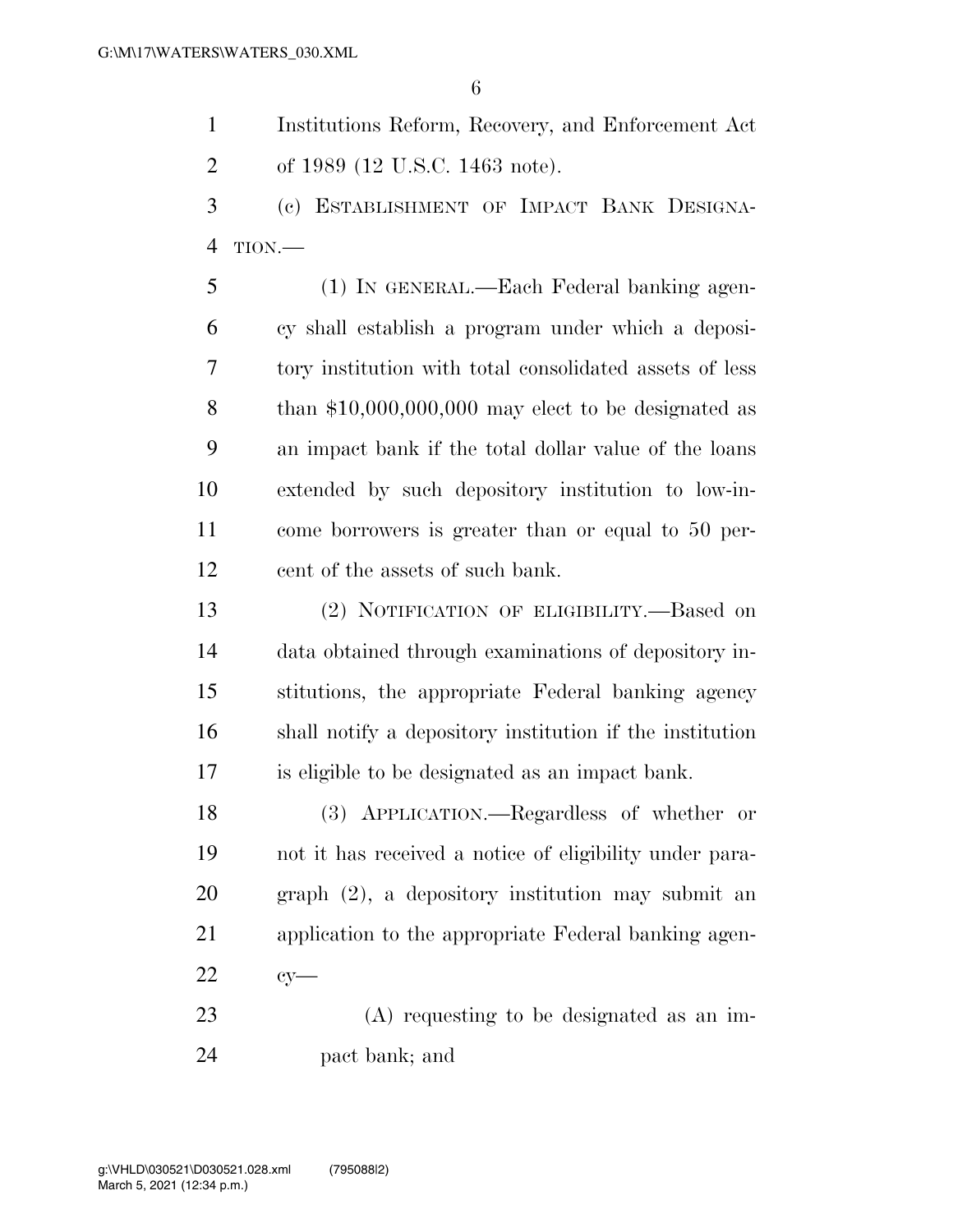| $\mathbf{1}$   | (B) demonstrating that the depository in-             |
|----------------|-------------------------------------------------------|
| $\overline{2}$ | stitution meets the applicable qualifications.        |
| 3              | (4) LIMITATION ON ADDITIONAL DATA RE-                 |
| $\overline{4}$ | QUIREMENTS.—The Federal banking agencies may          |
| 5              | only impose additional data collection requirements   |
| 6              | on a depository institution under this subsection if  |
| 7              | such data is—                                         |
| 8              | (A) necessary to process an application               |
| 9              | submitted by the depository institution to be         |
| 10             | designated an impact bank; or                         |
| 11             | (B) with respect to a depository institution          |
| 12             | that is designated as an impact bank, necessary       |
| 13             | to ensure the depository institution's ongoing        |
| 14             | qualifications to maintain such designation.          |
| 15             | (5) REMOVAL OF DESIGNATION.—If the appro-             |
| 16             | priate Federal banking agency determines that a de-   |
| 17             | pository institution designated as an impact bank no  |
| 18             | longer meets the criteria for such designation, the   |
| 19             | appropriate Federal banking agency shall rescind      |
| 20             | the designation and notify the depository institution |
| 21             | of such rescission.                                   |
| 22             | (6) RECONSIDERATION OF DESIGNATION; AP-               |
| 23             | PEALS.—Under such procedures as the Federal           |
| 24             | banking agencies may establish, a depository institu- |
| 25             | tion may—                                             |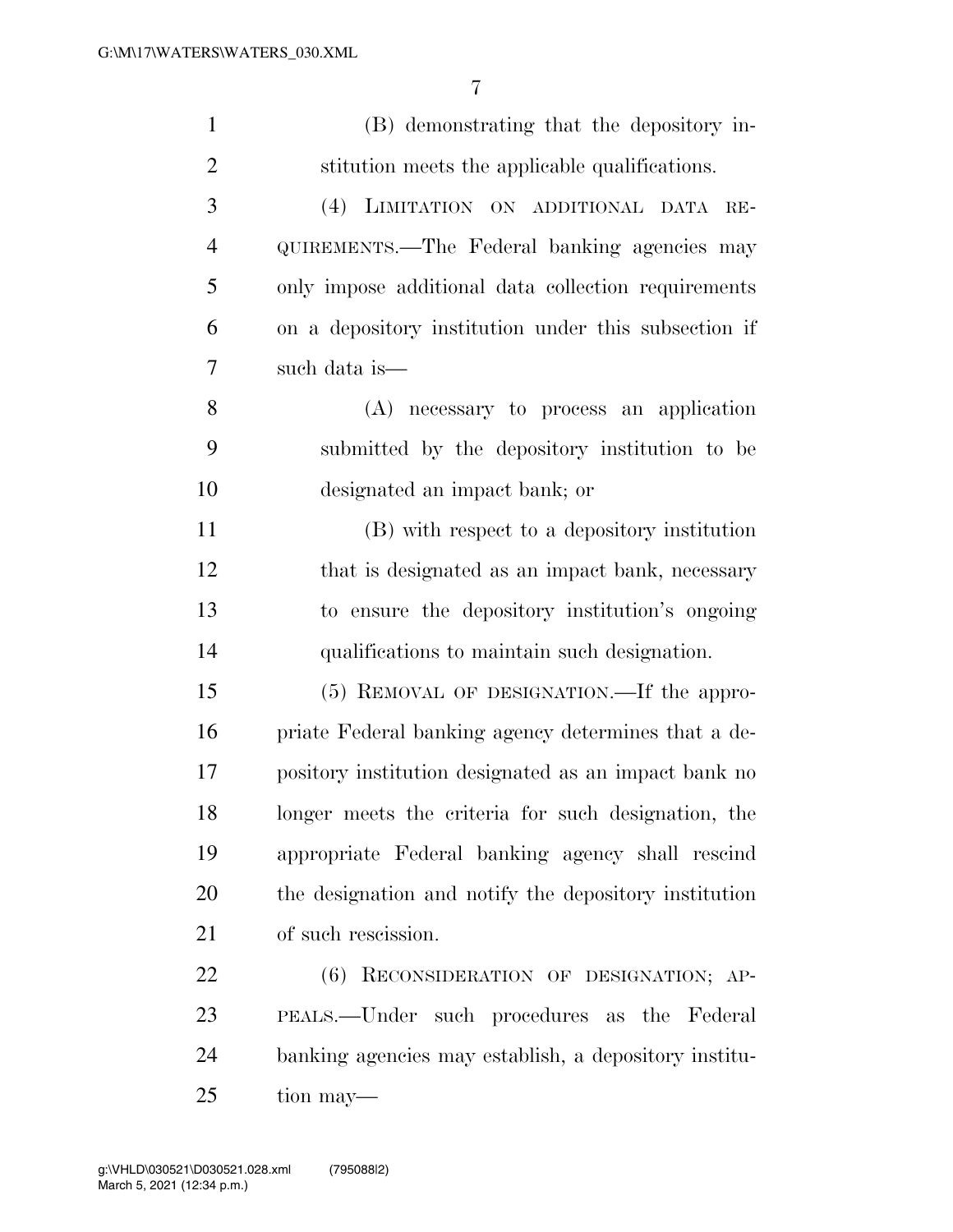| $\mathbf{1}$   | (A) submit to the appropriate Federal                  |
|----------------|--------------------------------------------------------|
| $\overline{2}$ | banking agency a request to reconsider a deter-        |
| 3              | mination that such depository institution no           |
| $\overline{4}$ | longer meets the criteria for the designation; or      |
| 5              | (B) file an appeal of such determination.              |
| 6              | (7) RULEMAKING.—Not later than 1 year after            |
| 7              | the date of the enactment of this Act, the Federal     |
| 8              | banking agencies shall jointly issue rules to carry    |
| 9              | out the requirements of this subsection, including by  |
| 10             | providing a definition of a low-income borrower.       |
| 11             | (8) REPORTS.—Each Federal banking agency               |
| 12             | shall submit an annual report to the Congress con-     |
| 13             | taining a description of actions taken to carry out    |
| 14             | this subsection.                                       |
| 15             | (9) FEDERAL DEPOSIT INSURANCE ACT DEFINI-              |
| 16             | TIONS.—In this subsection, the terms "depository"      |
| 17             | institution", "appropriate Federal banking agency",    |
| 18             | and "Federal banking agency" have the meanings         |
| 19             | given such terms, respectively, in section 3 of the    |
| 20             | Federal Deposit Insurance Act (12 U.S.C. 1813).        |
| 21             | (d) MINORITY DEPOSITORIES ADVISORY COMMIT-             |
| 22             | TEES.-                                                 |
| 23             | (1) ESTABLISHMENT.—Each covered regulator              |
| 24             | shall establish an advisory committee to be called the |
| 25             | "Minority Depositories Advisory Committee".            |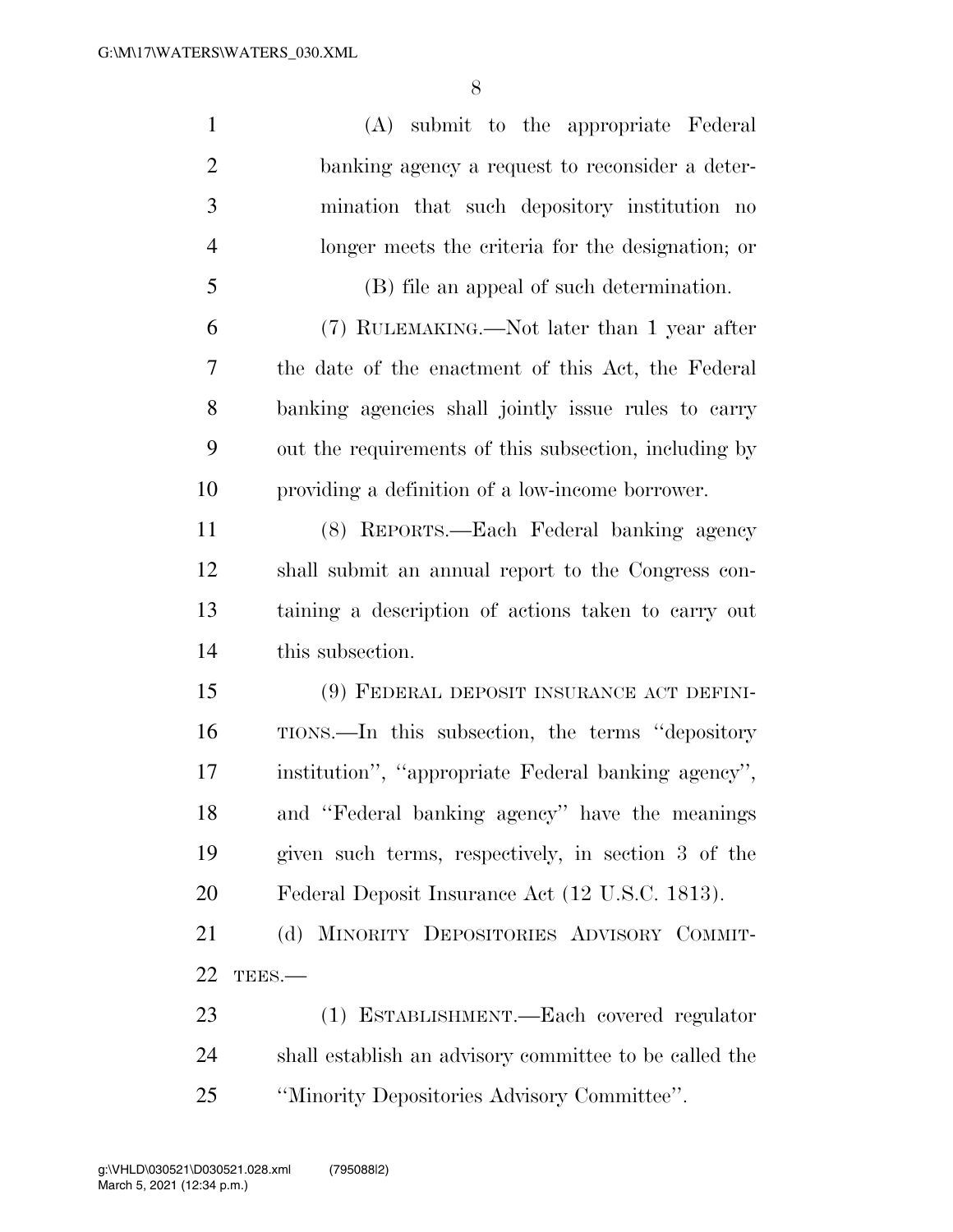(2) DUTIES.—Each Minority Depositories Advi- sory Committee shall provide advice to the respective covered regulator on meeting the goals established by section 308 of the Financial Institutions Reform, Recovery, and Enforcement Act of 1989 (12 U.S.C. 1463 note) to preserve the present number of cov- ered minority institutions, preserve the minority character of minority-owned institutions in cases in- volving mergers or acquisitions, provide technical as- sistance, and encourage the creation of new covered minority institutions. The scope of the work of each such Minority Depositories Advisory Committee shall include an assessment of the current condition of covered minority institutions, what regulatory changes or other steps the respective agencies may be able to take to fulfill the requirements of such section 308, and other issues of concern to covered minority institutions. (3) MEMBERSHIP.— (A) IN GENERAL.—Each Minority Deposi- tories Advisory Committee shall consist of no 22 more than 10 members, who

 (i) shall serve for one two-year term; (ii) shall serve as a representative of a depository institution or an insured cred-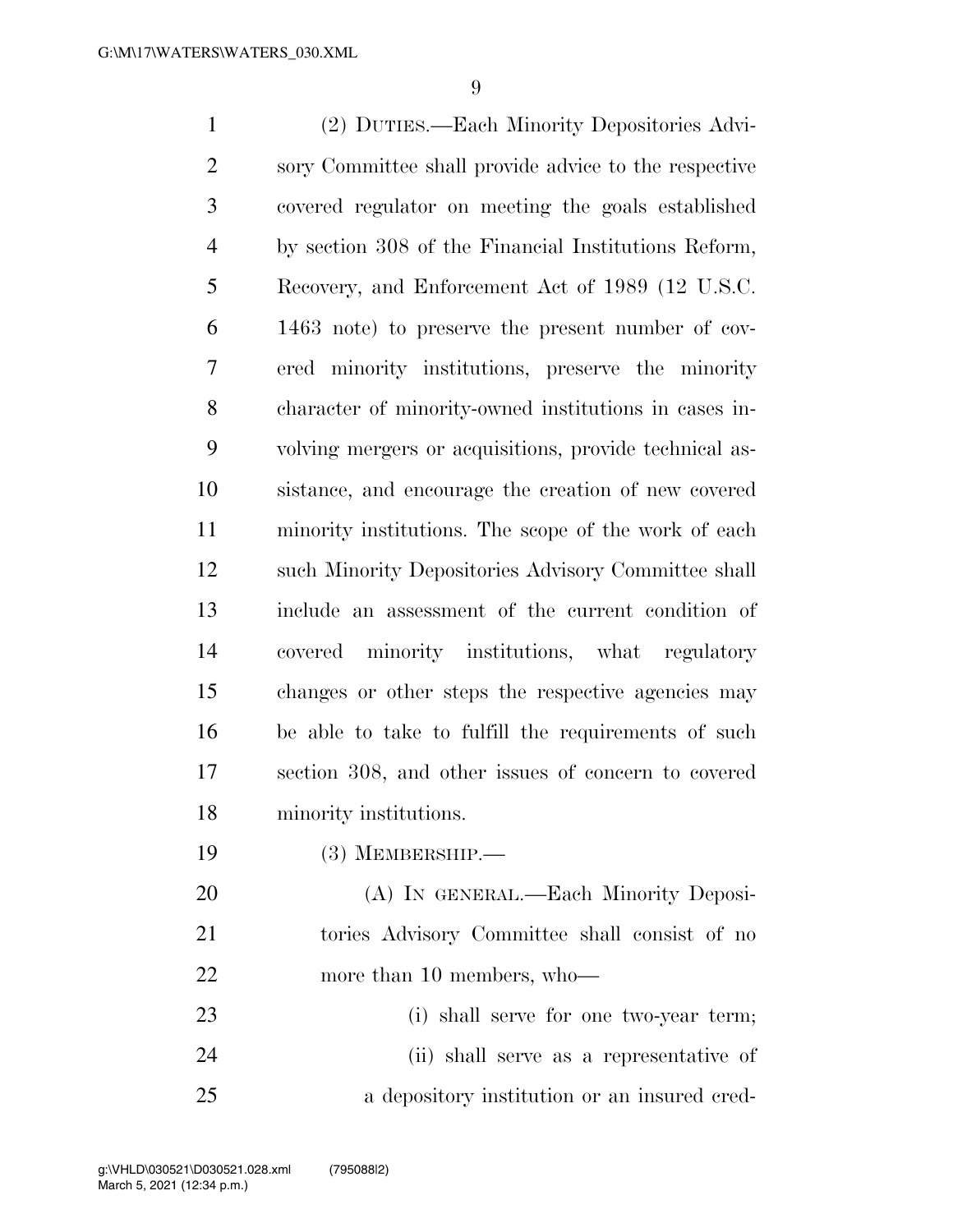| $\mathbf{1}$   | it union with respect to which the respec-        |
|----------------|---------------------------------------------------|
| $\overline{2}$ | tive covered regulator is the covered regu-       |
| 3              | lator of such depository institution or in-       |
| $\overline{4}$ | sured credit union; and                           |
| 5              | (iii) shall not receive pay by reason of          |
| 6              | their service on the advisory committee,          |
| 7              | but may receive travel or transportation          |
| 8              | expenses in accordance with section 5703          |
| 9              | of title 5, United States Code.                   |
| 10             | (B) DIVERSITY.—To the extent prac-                |
| 11             | ticable, each covered regulator shall ensure that |
| 12             | the members of the Minority Depositories Advi-    |
| 13             | sory Committee of such agency reflect the di-     |
| 14             | versity of covered minority institutions.         |
| 15             | $(4)$ MEETINGS.—                                  |
| 16             | (A) IN GENERAL.—Each Minority Deposi-             |
| 17             | tories Advisory Committee shall meet not less     |
| 18             | frequently than twice each year.                  |
| 19             | (B) NOTICE AND INVITATIONS.—Each Mi-              |
| 20             | nority Depositories Advisory Committee shall—     |
| 21             | (i) notify the Committee on Financial             |
| 22             | Services of the House of Representatives          |
| 23             | and the Committee on Banking, Housing,            |
| 24             | and Urban Affairs of the Senate in ad-            |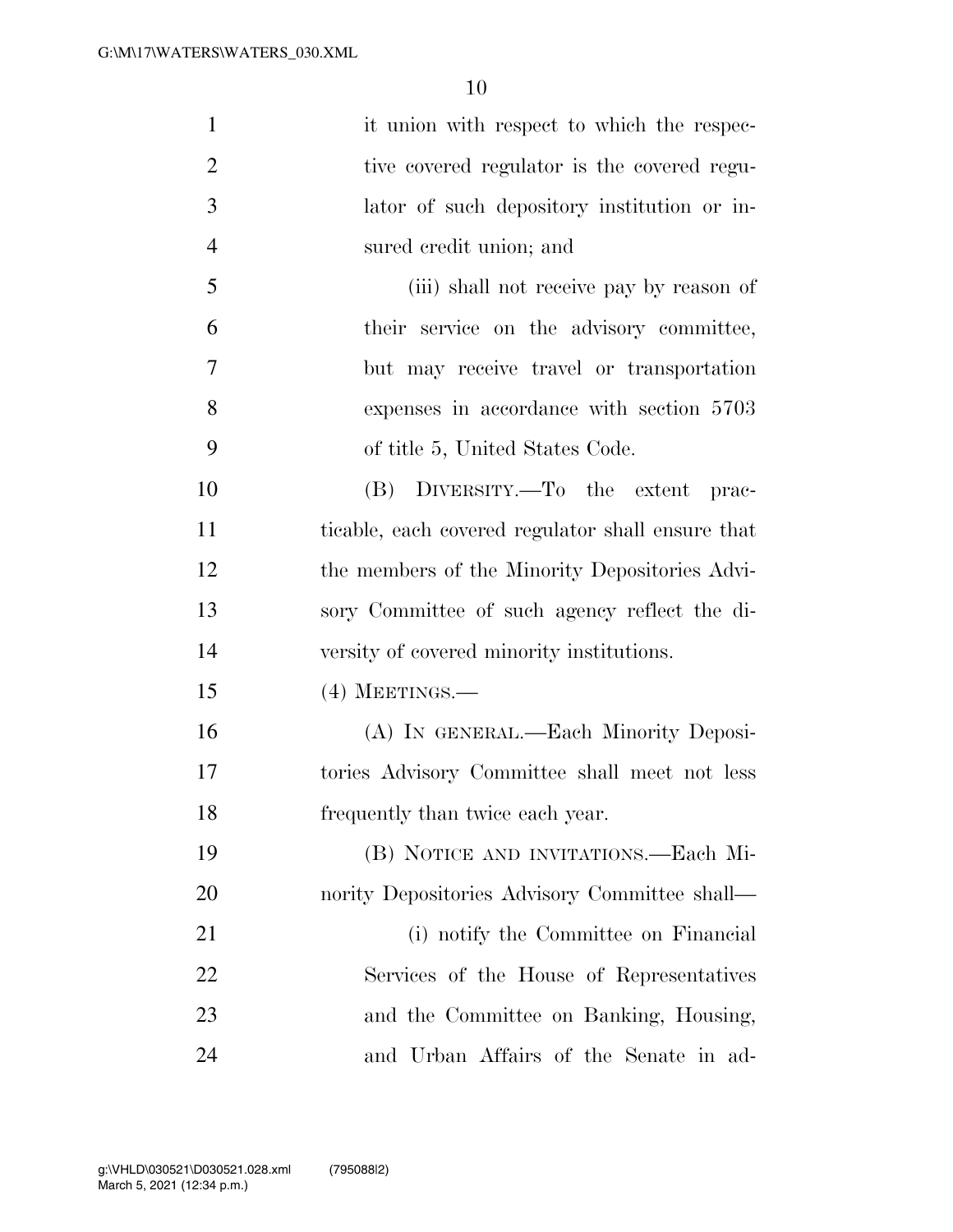| 1              | vance of each meeting of the Minority De-            |
|----------------|------------------------------------------------------|
| $\overline{2}$ | positories Advisory Committee; and                   |
| 3              | (ii) invite the attendance at each                   |
| $\overline{4}$ | meeting of the Minority Depositories Advi-           |
| 5              | sory Committee of-                                   |
| 6              | (I) one member of the majority                       |
| 7              | party and one member of the minority                 |
| 8              | party of the Committee on Financial                  |
| 9              | Services of the House of Representa-                 |
| 10             | tives and the Committee on Banking,                  |
| 11             | Housing, and Urban Affairs of the                    |
| 12             | Senate; and                                          |
| 13             | (II) one member of the majority                      |
| 14             | party and one member of the minority                 |
| 15             | party of any relevant subcommittees                  |
| 16             | of such committees.                                  |
| 17             | (5) NO TERMINATION OF ADVISORY COMMIT-               |
| 18             | TEES.—The termination requirements under section     |
| 19             | 14 of the Federal Advisory Committee Act (5 U.S.C.   |
| 20             | app.) shall not apply to a Minority Depositories Ad- |
| 21             | visory Committee established pursuant to this sub-   |
| 22             | section.                                             |
| 23             | $(6)$ DEFINITIONS.—In this subsection:               |
| 24             | COVERED REGULATOR.—The<br>(A)<br>term                |
| 25             | "covered regulator" means the Comptroller of         |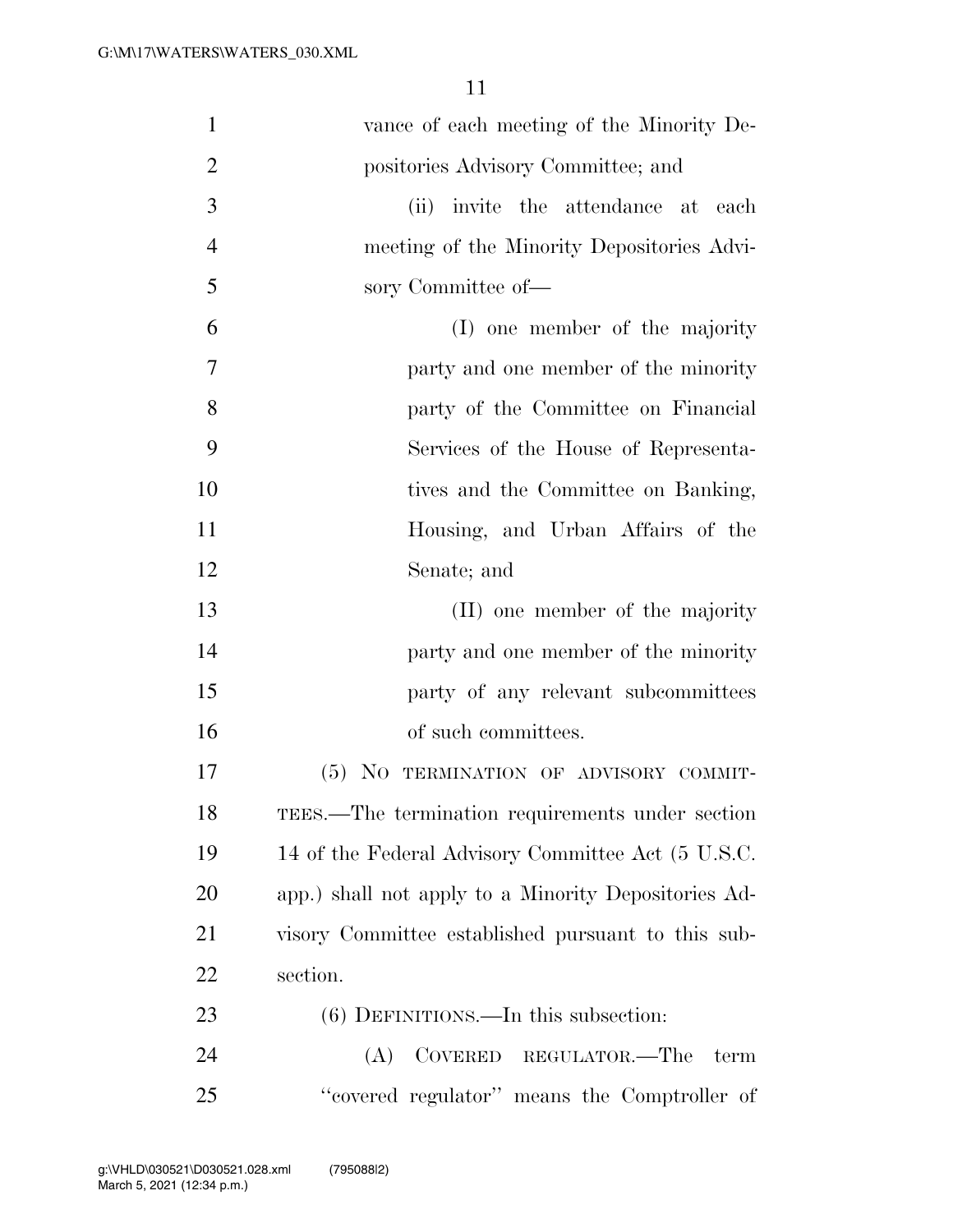| $\mathbf{1}$   | the Currency, the Board of Governors of the            |
|----------------|--------------------------------------------------------|
| $\overline{2}$ | Federal Reserve System, the Federal Deposit            |
| 3              | Insurance Corporation, and the National Credit         |
| $\overline{4}$ | Union Administration.                                  |
| 5              | (B) COVERED MINORITY INSTITUTION.—                     |
| 6              | The term "covered minority institution" means          |
| $\overline{7}$ | a minority depository institution (as defined in       |
| 8              | section 308(b) of the Financial Institutions Re-       |
| 9              | form, Recovery, and Enforcement Act of 1989            |
| 10             | $(12 \text{ U.S.C. } 1463 \text{ note})$ ).            |
| 11             | (C) DEPOSITORY INSTITUTION.—The term                   |
| 12             | "depository institution" has the meaning given         |
| 13             | under section 3 of the Federal Deposit Insur-          |
| 14             | ance Act (12 U.S.C. 1813).                             |
| 15             | (D) INSURED CREDIT UNION.—The term                     |
| 16             | "insured credit union" has the meaning given           |
| 17             | in section 101 of the Federal Credit Union Act         |
| 18             | (12 U.S.C. 1752).                                      |
| 19             | (7) TECHNICAL AMENDMENT.—Section 308(b)                |
| 20             | of the Financial Institutions Reform, Recovery, and    |
| 21             | Enforcement Act of 1989 (12 U.S.C. 1463 note) is       |
| 22             | amended by adding at the end the following new         |
| 23             | paragraph:                                             |
| 24             | "(3) DEPOSITORY INSTITUTION.—The term 'de-             |
| 25             | pository institution' means an 'insured depository in- |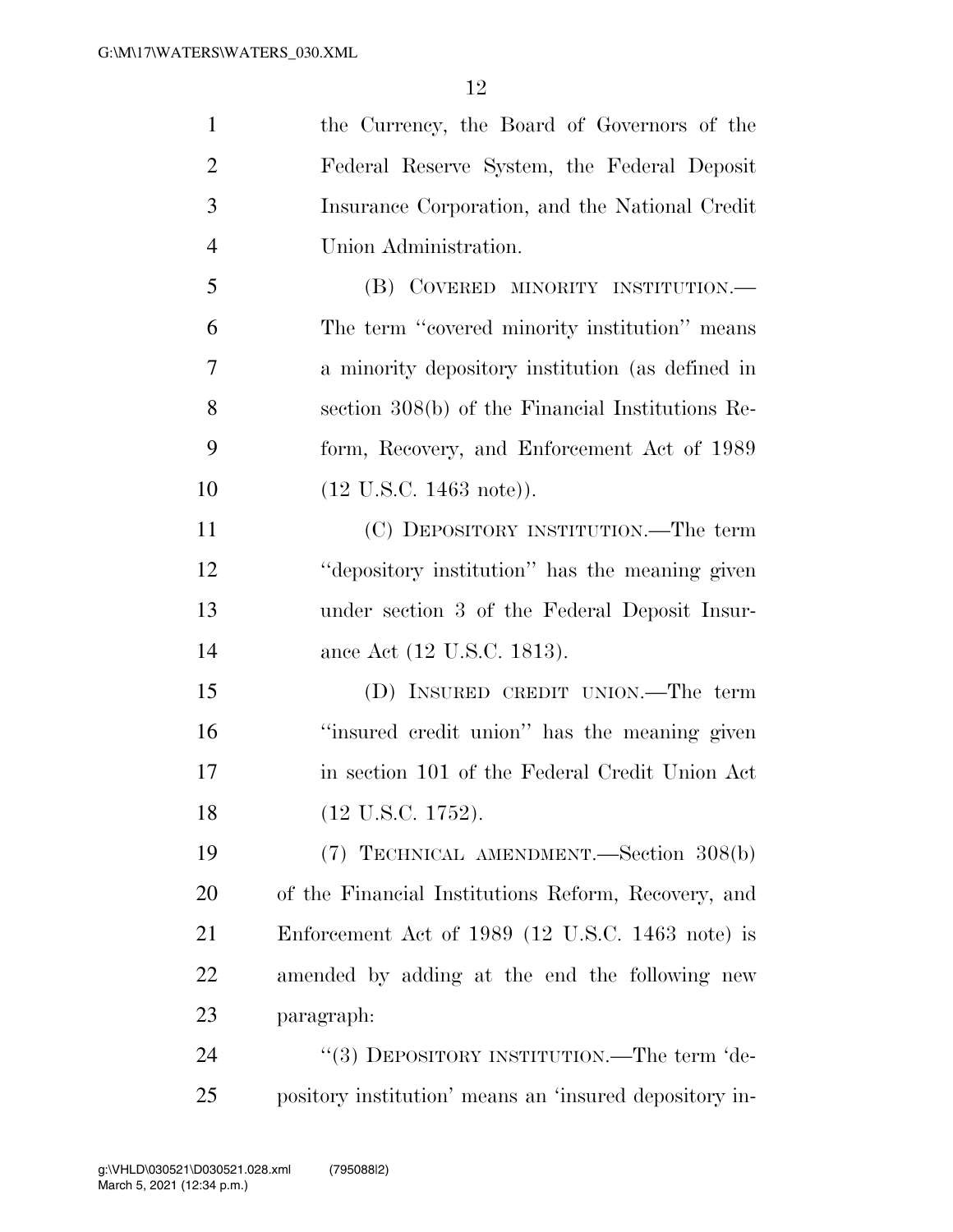| $\mathbf{1}$   | stitution' (as defined in section 3 of the Federal De-        |
|----------------|---------------------------------------------------------------|
| $\overline{2}$ | posit Insurance Act (12 U.S.C. 1813)) and an in-              |
| 3              | sured credit union (as defined in section 101 of the          |
| $\overline{4}$ | Federal Credit Union Act (12 U.S.C. 1752)).".                 |
| 5              | (e) FEDERAL DEPOSITS IN MINORITY DEPOSITORY                   |
| 6              | INSTITUTIONS.—                                                |
| 7              | (1) IN GENERAL.—Section 308 of the Financial                  |
| 8              | Institutions Reform, Recovery, and Enforcement Act            |
| 9              | of 1989 (12 U.S.C. 1463 note) is amended—                     |
| 10             | (A) by adding at the end the following new                    |
| 11             | subsection:                                                   |
| 12             | "(d) FEDERAL DEPOSITS.—The Secretary of the                   |
| 13             | Treasury shall ensure that deposits made by Federal agen-     |
| 14             | cies in minority depository institutions and impact banks     |
| 15             | are collateralized or insured, as determined by the Sec-      |
| 16             | retary. Such deposits shall include reciprocal deposits as    |
| 17             | defined in section $337.6(e)(2)(v)$ of title 12, Code of Fed- |
| 18             | eral Regulations (as in effect on March 6, 2019)."; and       |
| 19             | (B) in subsection (b), as amended by sub-                     |
| 20             | section $(d)(7)$ , by adding at the end the fol-              |
| 21             | lowing new paragraph.                                         |
| 22             | "(4) IMPACT BANK.—The term 'impact bank'                      |
| 23             | means a depository institution designated by the ap-          |
| 24             | propriate Federal banking agency pursuant to sec-             |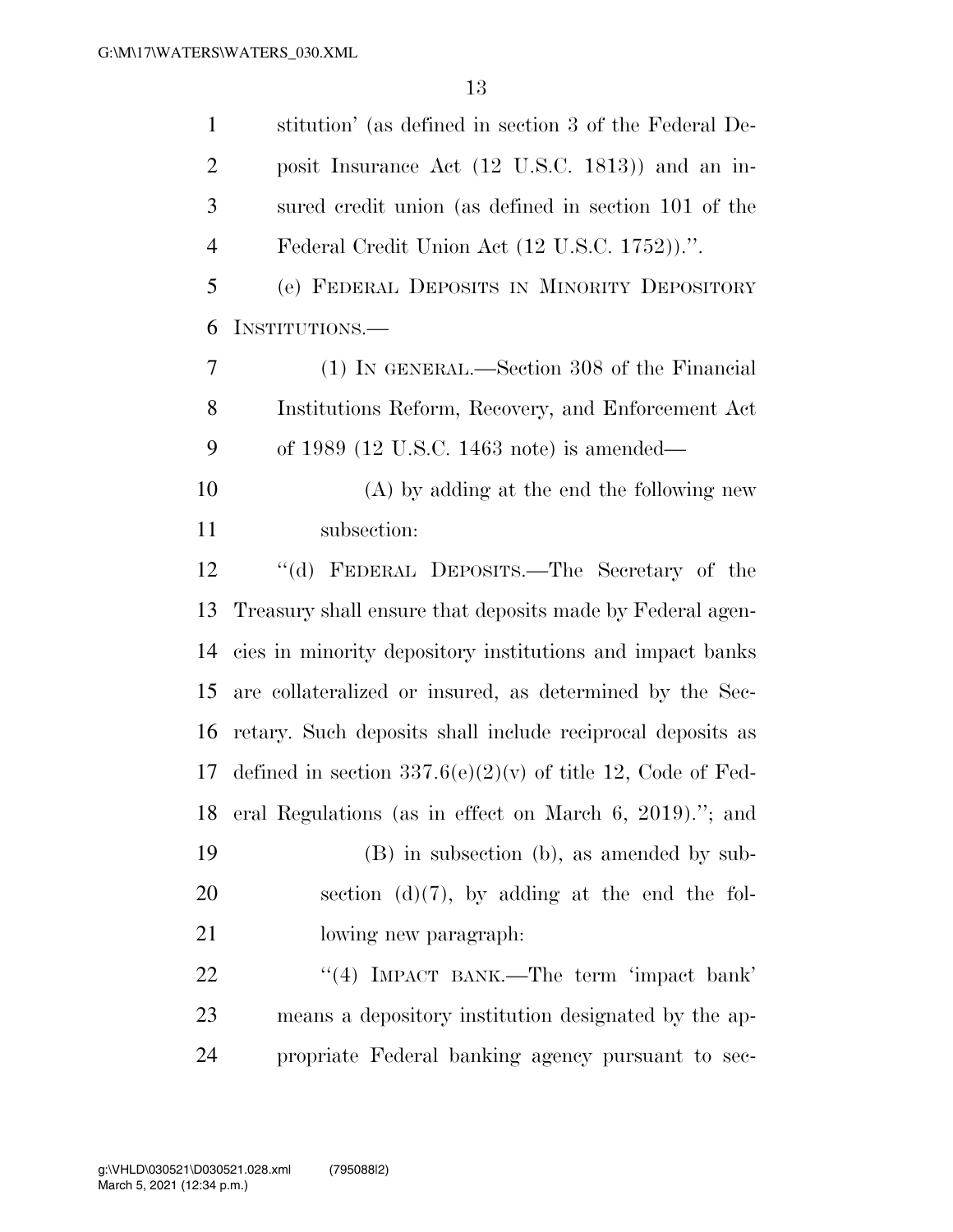| $\mathbf{1}$   | tion $2(e)$ of the Promoting and Advancing Commu-      |
|----------------|--------------------------------------------------------|
| $\overline{2}$ | nities of Color through Inclusive Lending Act.".       |
| 3              | (2) TECHNICAL AMENDMENTS.—Section 308(b)               |
| $\overline{4}$ | of the Financial Institutions Reform, Recovery, and    |
| 5              | Enforcement Act of 1989 (12 U.S.C. 1463 note) is       |
| 6              | amended—                                               |
| 7              | $(A)$ in the matter preceding paragraph $(1)$ ,        |
| 8              | by striking "section-" and inserting "sec-             |
| 9              | tion:"; and                                            |
| 10             | (B) in the paragraph heading for para-                 |
| 11             | $graph$ (1), by striking "FINANCIAL" and insert-       |
| 12             | ing "DEPOSITORY".                                      |
| 13             | (f) MINORITY BANK DEPOSIT PROGRAM.—                    |
|                |                                                        |
| 14             | $(1)$ IN GENERAL.—Section 1204 of the Finan-           |
| 15             | cial Institutions Reform, Recovery, and Enforcement    |
| 16             | Act of 1989 (12 U.S.C. 1811 note) is amended to        |
| 17             | read as follows:                                       |
|                | 18 "SEC. 1204. EXPANSION OF USE OF MINORITY DEPOSITORY |
| 19             | <b>INSTITUTIONS.</b>                                   |
| 20             | "(a) MINORITY BANK DEPOSIT PROGRAM.—                   |
| 21             | "(1) ESTABLISHMENT.—There is established a             |
| 22             | program to be known as the 'Minority Bank Deposit      |
| 23             | Program' to expand the use of minority depository      |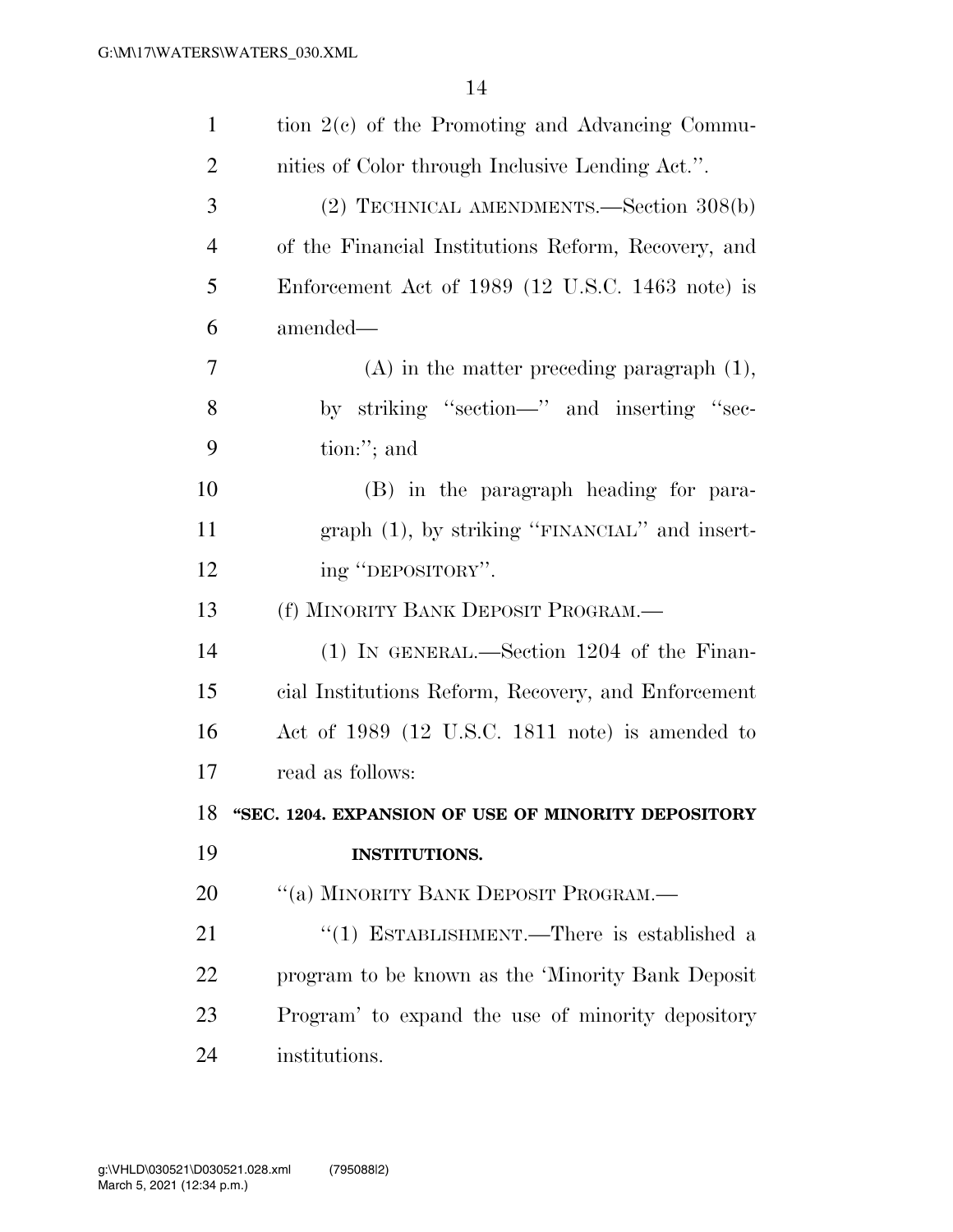| $\mathbf{1}$   | "(2) ADMINISTRATION.—The Secretary of the                |
|----------------|----------------------------------------------------------|
| $\overline{2}$ | Treasury, acting through the Fiscal Service, shall—      |
| 3              | $\lq\lq$ on application by a depository institu-         |
| $\overline{4}$ | tion or credit union, certify whether such depos-        |
| 5              | itory institution or credit union is a minority          |
| 6              | depository institution;                                  |
| 7              | "(B) maintain and publish a list of all de-              |
| 8              | pository institutions and credit unions that have        |
| 9              | been certified pursuant to subparagraph (A);             |
| 10             | and                                                      |
| 11             | "(C) periodically distribute the list de-                |
| 12             | scribed in subparagraph $(B)$ to —                       |
| 13             | "(i) all Federal departments<br>and                      |
| 14             | agencies;                                                |
| 15             | "(ii) interested State and local govern-                 |
| 16             | ments; and                                               |
| 17             | "(iii) interested private sector compa-                  |
| 18             | nies.                                                    |
| 19             | ``(3)<br>INCLUSION OF CERTAIN ENTITIES<br>ON.            |
| 20             | $LIST. - A$ depository institution or credit union that, |
| 21             | on the date of the enactment of this section, has a      |
| 22             | current certification from the Secretary of the          |
| 23             | Treasury stating that such depository institution or     |
| 24             | credit union is a minority depository institution shall  |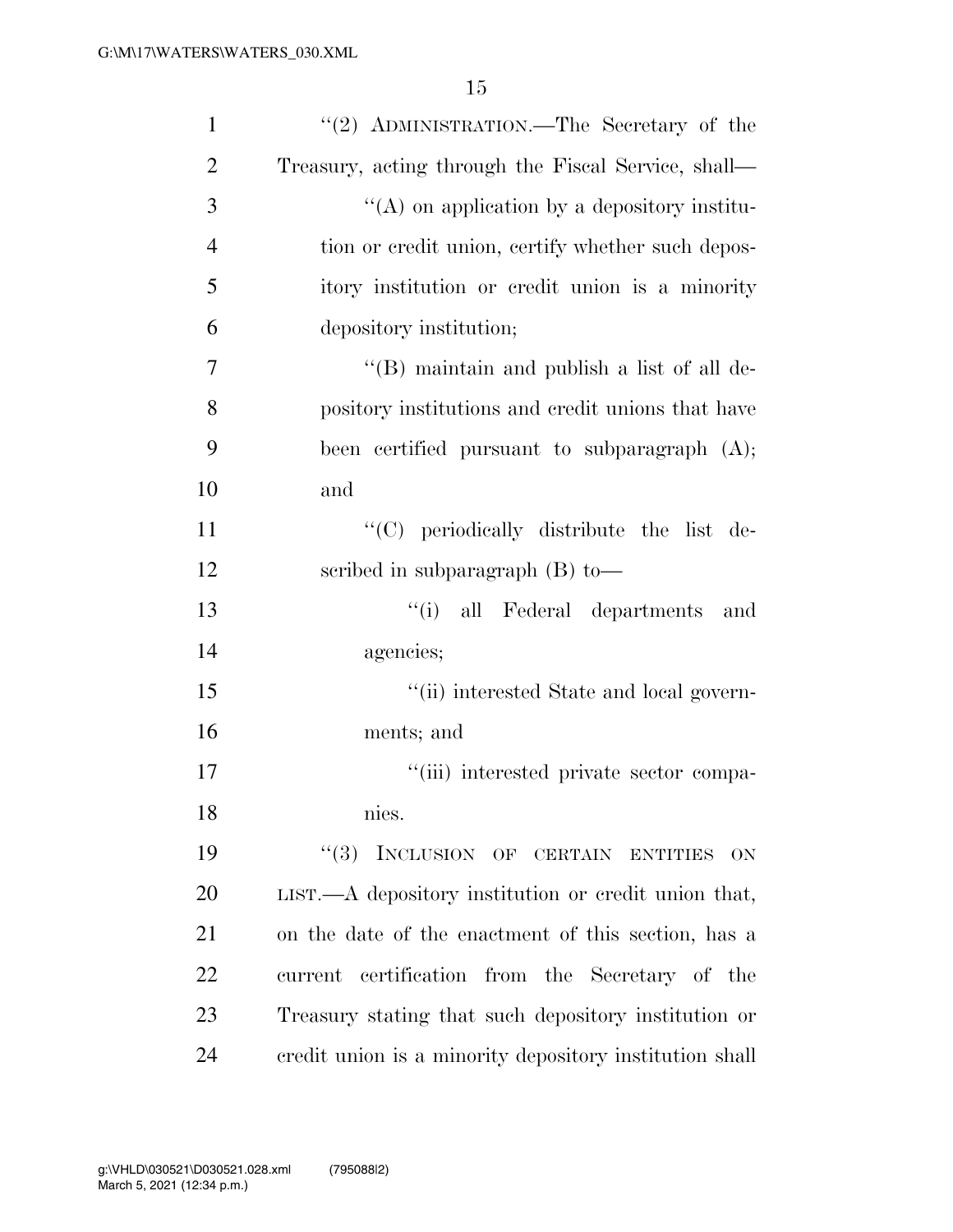be included on the list described under paragraph 2  $(2)(B)$ .

 ''(b) EXPANDED USE AMONG FEDERAL DEPART-MENTS AND AGENCIES.—

5 "(1) In GENERAL.—Not later than 1 year after the establishment of the program described in sub- section (a), the head of each Federal department or agency shall develop and implement standards and procedures to prioritize, to the maximum extent pos- sible as permitted by law and consistent with prin- ciples of sound financial management, the use of mi- nority depository institutions to hold the deposits of each such department or agency.

14 ''(2) REPORT TO CONGRESS.—Not later than 2 years after the establishment of the program de- scribed in subsection (a), and annually thereafter, the head of each Federal department or agency shall submit to Congress a report on the actions taken to increase the use of minority depository institutions to hold the deposits of each such department or agency.

22 ""(c) DEFINITIONS.—For purposes of this section:

23 "(1) CREDIT UNION.—The term 'credit union' has the meaning given the term 'insured credit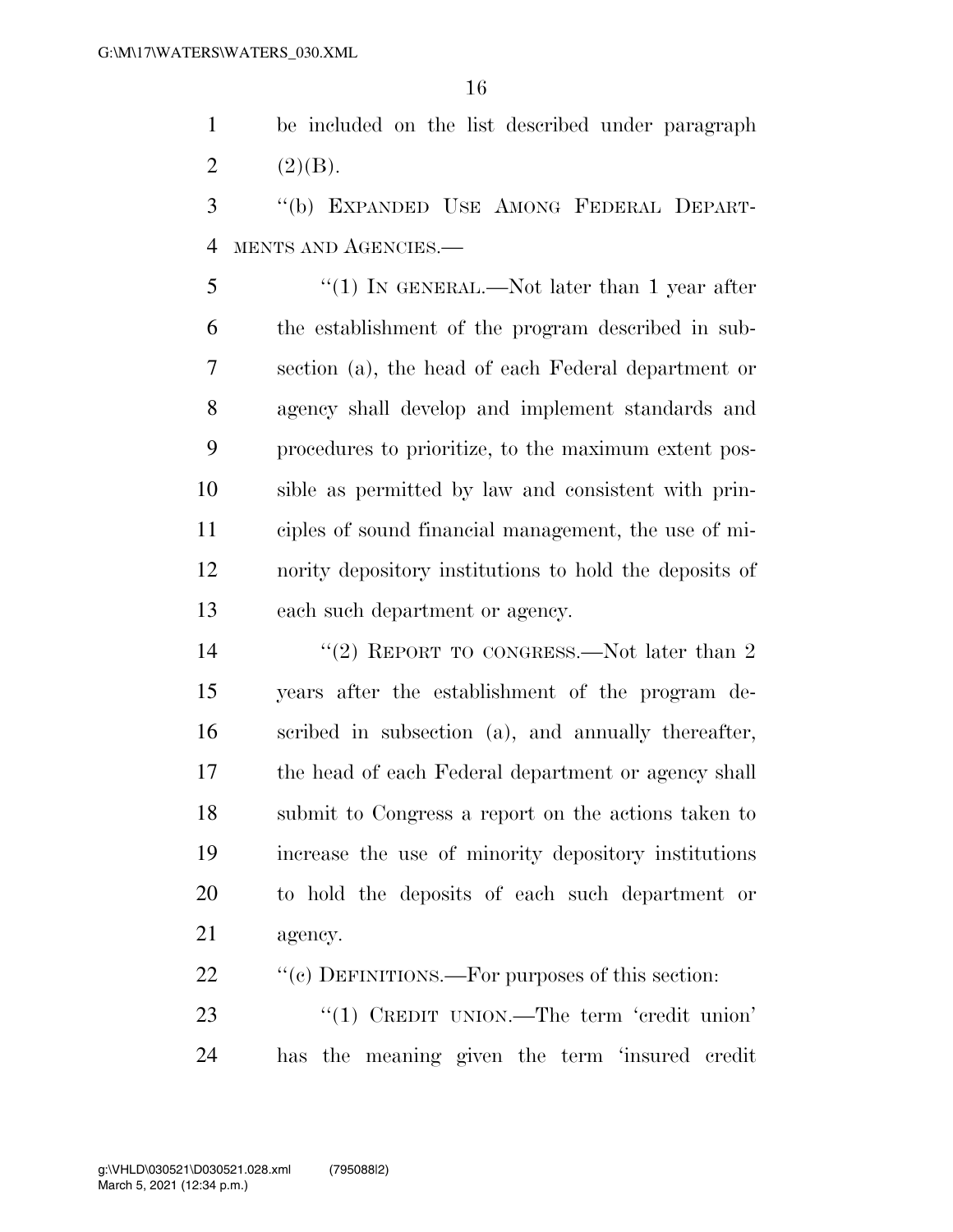| $\mathbf{1}$   | union' in section 101 of the Federal Credit Union        |
|----------------|----------------------------------------------------------|
| $\overline{2}$ | Act (12 U.S.C. 1752).                                    |
| 3              | "(2) DEPOSITORY INSTITUTION.—The term 'de-               |
| $\overline{4}$ | pository institution' has the meaning given in section   |
| 5              | 3 of the Federal Deposit Insurance Act (12 U.S.C.)       |
| 6              | 1813).                                                   |
| 7              | "(3) MINORITY DEPOSITORY INSTITUTION.-                   |
| 8              | The term 'minority depository institution' has the       |
| 9              | meaning given that term under section 308 of this        |
| 10             | $\text{Act."}.$                                          |
| 11             | CONFORMING AMENDMENTS.-The<br>(2)<br>fol-                |
| 12             | lowing provisions are amended by striking                |
| 13             | " $1204(e)(3)$ " and inserting " $1204(e)$ ":            |
| 14             | $(A)$ Section $808(b)(3)$ of the Community               |
| 15             | Reinvestment Act of 1977 (12 U.S.C.                      |
| 16             | $2907(b)(3)$ .                                           |
| 17             | (B) Section $40(g)(1)(B)$ of the Federal De-             |
| 18             | Insurance Act (12 U.S.C.<br>posit                        |
| 19             | $1831q(g)(1)(B)$ .                                       |
| 20             | $(C)$ Section 704B(h)(4) of the Equal Cred-              |
| 21             | it Opportunity Act $(15 \text{ U.S.C. } 1691c-2(h)(4)).$ |
| 22             | (g) DIVERSITY REPORT AND BEST PRACTICES.—                |
| 23             | (1) ANNUAL REPORT.—Each covered regulator                |
| 24             | shall submit to Congress an annual report on diver-      |
| 25             | sity including the following:                            |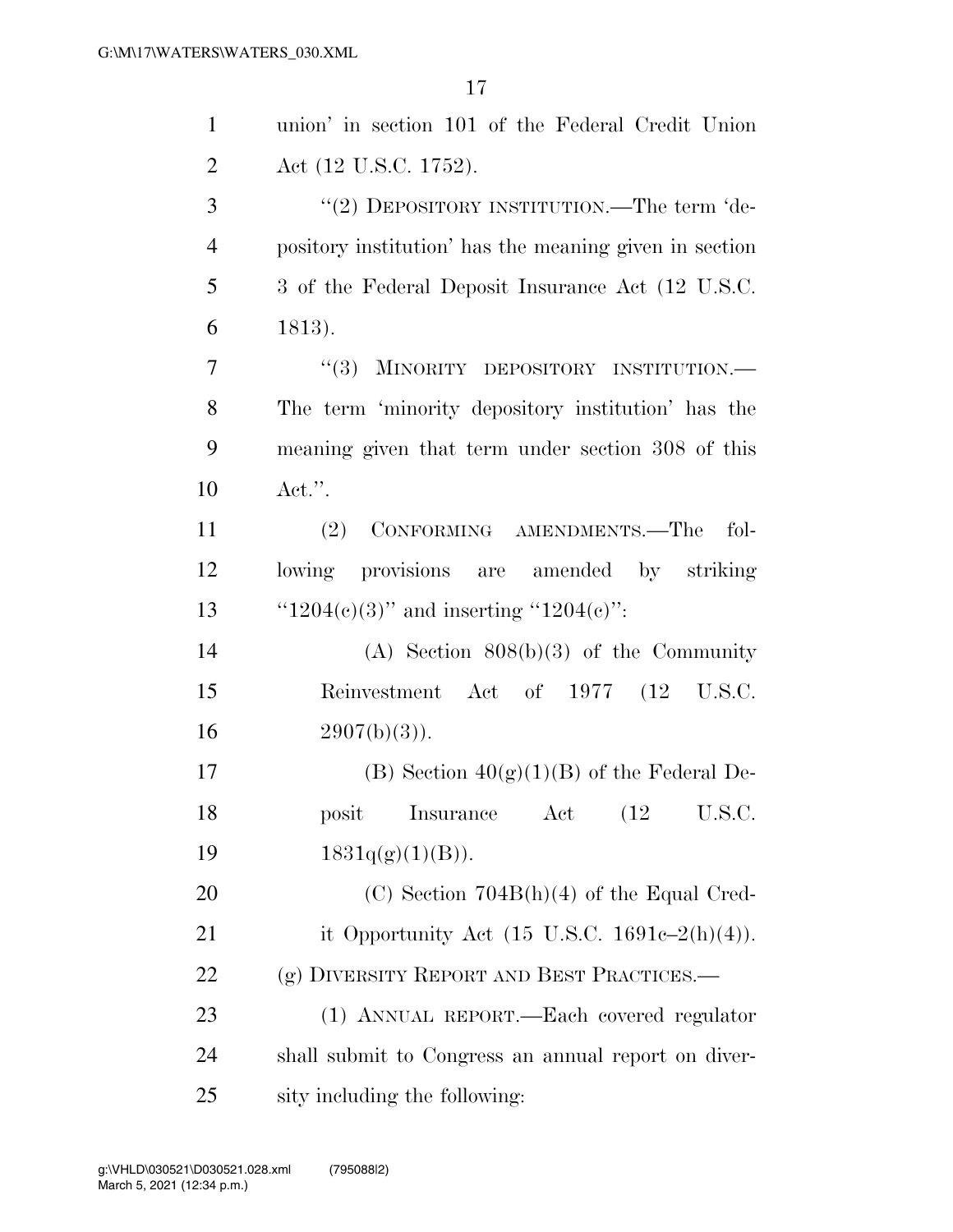| $\mathbf{1}$   | (A) Data, based on voluntary self-identi-              |
|----------------|--------------------------------------------------------|
| $\overline{2}$ | fication, on the racial, ethnic, and gender com-       |
| 3              | position of the examiners of each covered regu-        |
| $\overline{4}$ | lator, disaggregated by length of time served as       |
| 5              | an examiner.                                           |
| 6              | (B) The status of any examiners of cov-                |
| 7              | ered regulators, based on voluntary self-identi-       |
| 8              | fication, as a veteran.                                |
| 9              | (C) Whether any covered regulator, as of               |
| 10             | the date on which the report required under            |
| 11             | this section is submitted, has adopted a policy,       |
| 12             | plan, or strategy to promote racial, ethnic, and       |
| 13             | gender diversity among examiners of the cov-           |
| 14             | ered regulator.                                        |
| 15             | (D) Whether any special training is devel-             |
| 16             | oped and provided for examiners related specifi-       |
| 17             | cally to working with depository institutions          |
| 18             | and credit unions that serve communities that          |
| 19             | are predominantly minorities, low income, or           |
| 20             | rural, and the key focus of such training.             |
| 21             | (2) BEST PRACTICES.—Each Office of Minority            |
| 22             | and Women Inclusion of a covered regulator shall       |
| 23             | develop, provide to the head of the covered regulator, |
| 24             | and make publicly available best practices—            |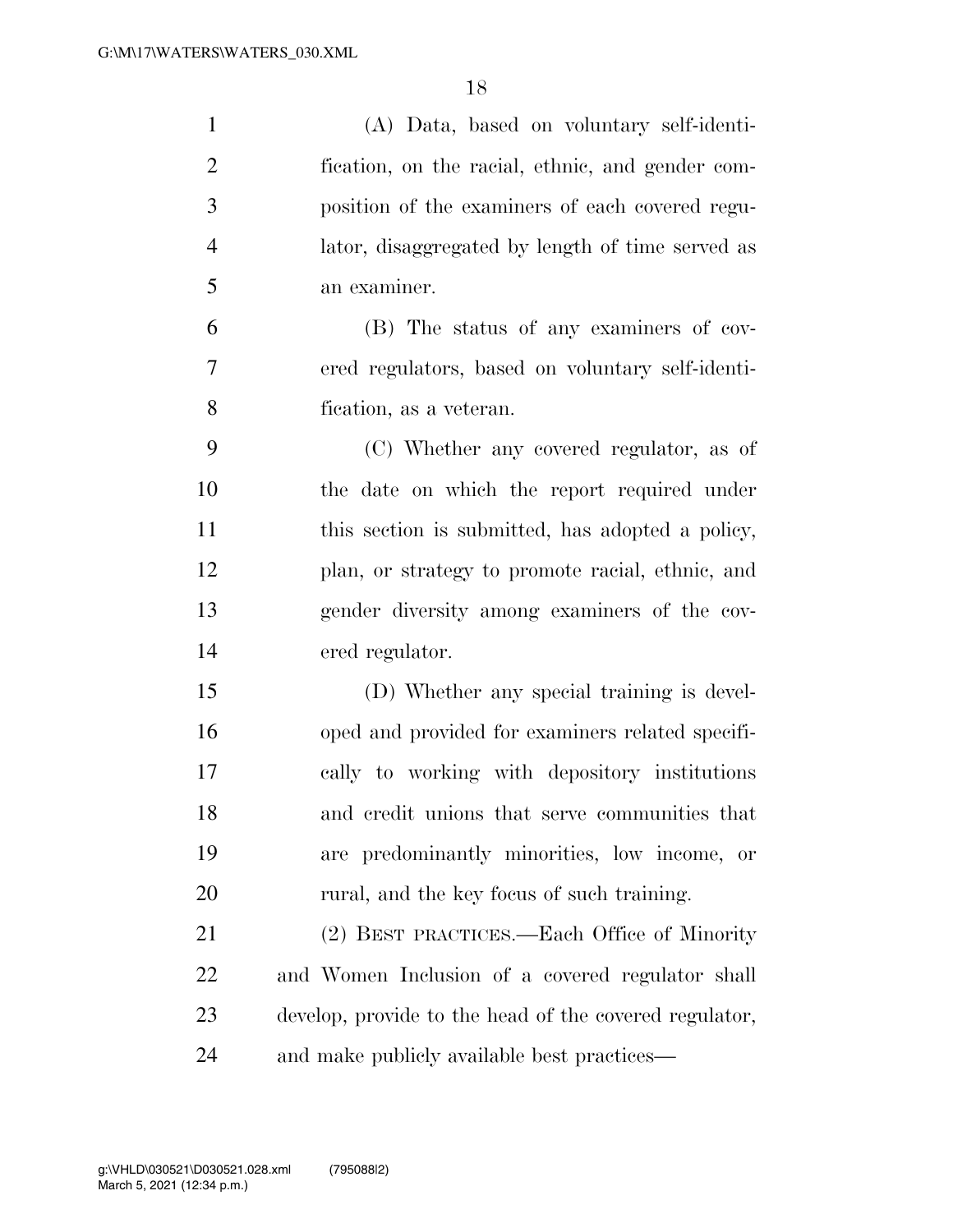| $\mathbf{1}$   | (A) for increasing the diversity of can-                    |
|----------------|-------------------------------------------------------------|
| $\overline{2}$ | didates applying for examiner positions, includ-            |
| 3              | ing through outreach efforts to recruit diverse             |
| $\overline{4}$ | candidate to apply for entry-level examiner posi-           |
| 5              | tions; and                                                  |
| 6              | (B) for retaining and providing fair consid-                |
| 7              | eration for promotions within the examiner                  |
| 8              | staff for purposes of achieving diversity among             |
| 9              | examiners.                                                  |
| 10             | (3) COVERED REGULATOR DEFINED.—In this                      |
| 11             | subsection, the term "covered regulator" means the          |
| 12             | Comptroller of the Currency, the Board of Gov-              |
| 13             | ernors of the Federal Reserve System, the Federal           |
| 14             | Deposit Insurance Corporation, and the National             |
| 15             | Credit Union Administration.                                |
| 16             | (h) INVESTMENTS IN MINORITY DEPOSITORY INSTI-               |
| 17             | TUTIONS AND IMPACT BANKS.-                                  |
| 18             | (1) CONTROL FOR CERTAIN INSTITUTIONS.                       |
| 19             | Section $7(j)(8)(B)$ of the Federal Deposit Insurance       |
| <b>20</b>      | Act $(12 \text{ U.S.C. } 1817(j)(8)(B))$ is amended to read |
| 21             | as follows:                                                 |
| 22             | " $(B)$ 'control' means the power, directly or indi-        |
| 23             | rectly—                                                     |
| 24             | "(i) to direct the management or policies                   |
| 25             | of an insured depository institution; or                    |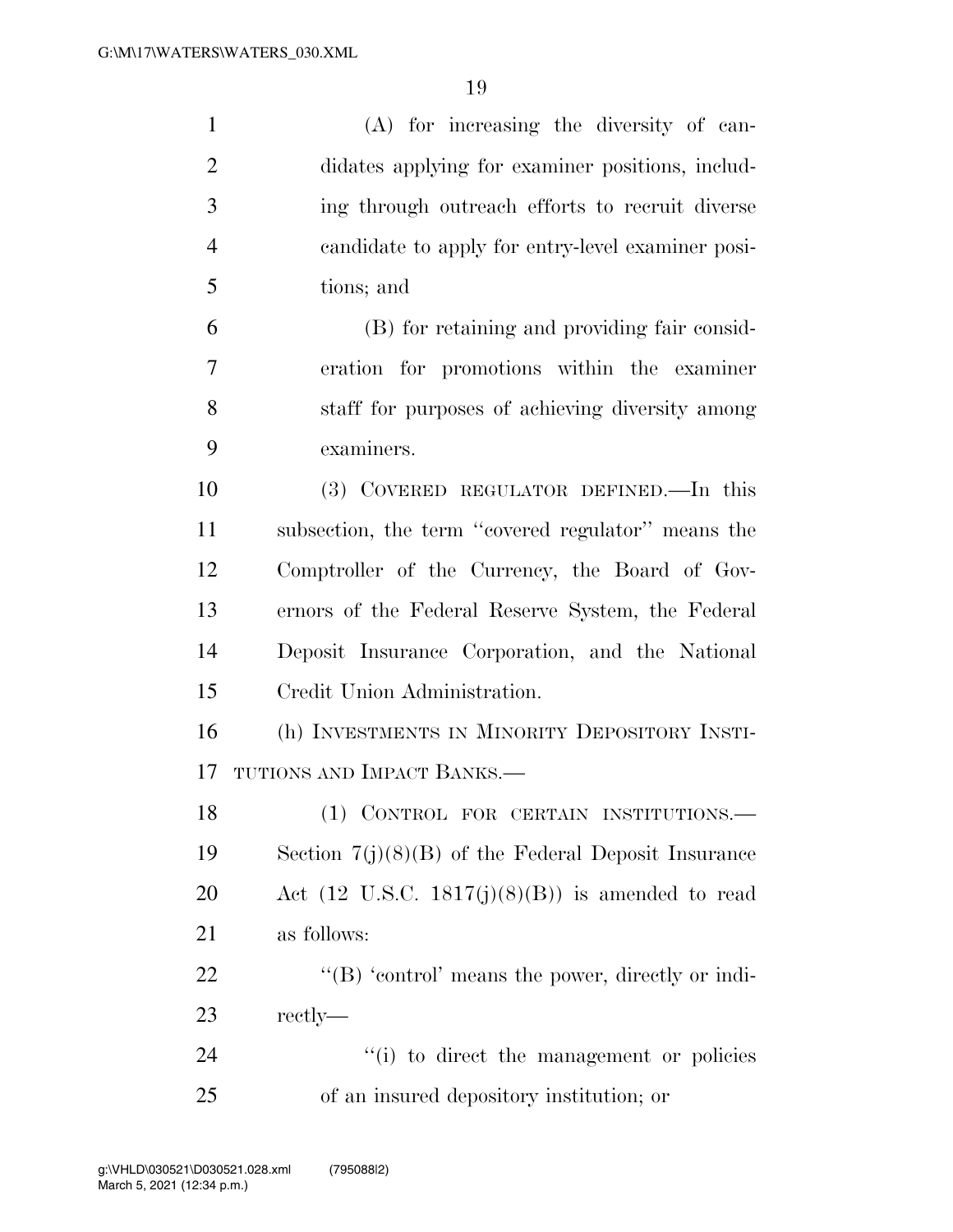1  $"(*ii*)(I)$  to vote 25 per centum or more of any class of voting securities of an insured de-pository institution; or

 $\lq(II)$  with respect to an insured depository institution that is an impact bank (as des- ignated pursuant to section 2(c) of the Pro- moting and Advancing Communities of Color through Inclusive Lending Act) or a minority depository institution (as defined in section 308(b) of the Financial Institutions Reform, Recovery, and Enforcement Act of 1989), of an individual to vote 30 percent or more of any class of voting securities of such an impact 14 bank or a minority depository institution.".

 (2) RULEMAKING.—The Federal banking agen- cies (as defined in section 3 of the Federal Deposit Insurance Act (12 U.S.C. 1813)) shall jointly issue rules for de novo minority depository institutions to allow 3 years to meet the capital requirements other-wise applicable to minority depository institutions.

 (3) REPORT.—Not later than 1 year after the date of the enactment of this Act, the Federal bank- ing agencies shall jointly submit to Congress a re-port on—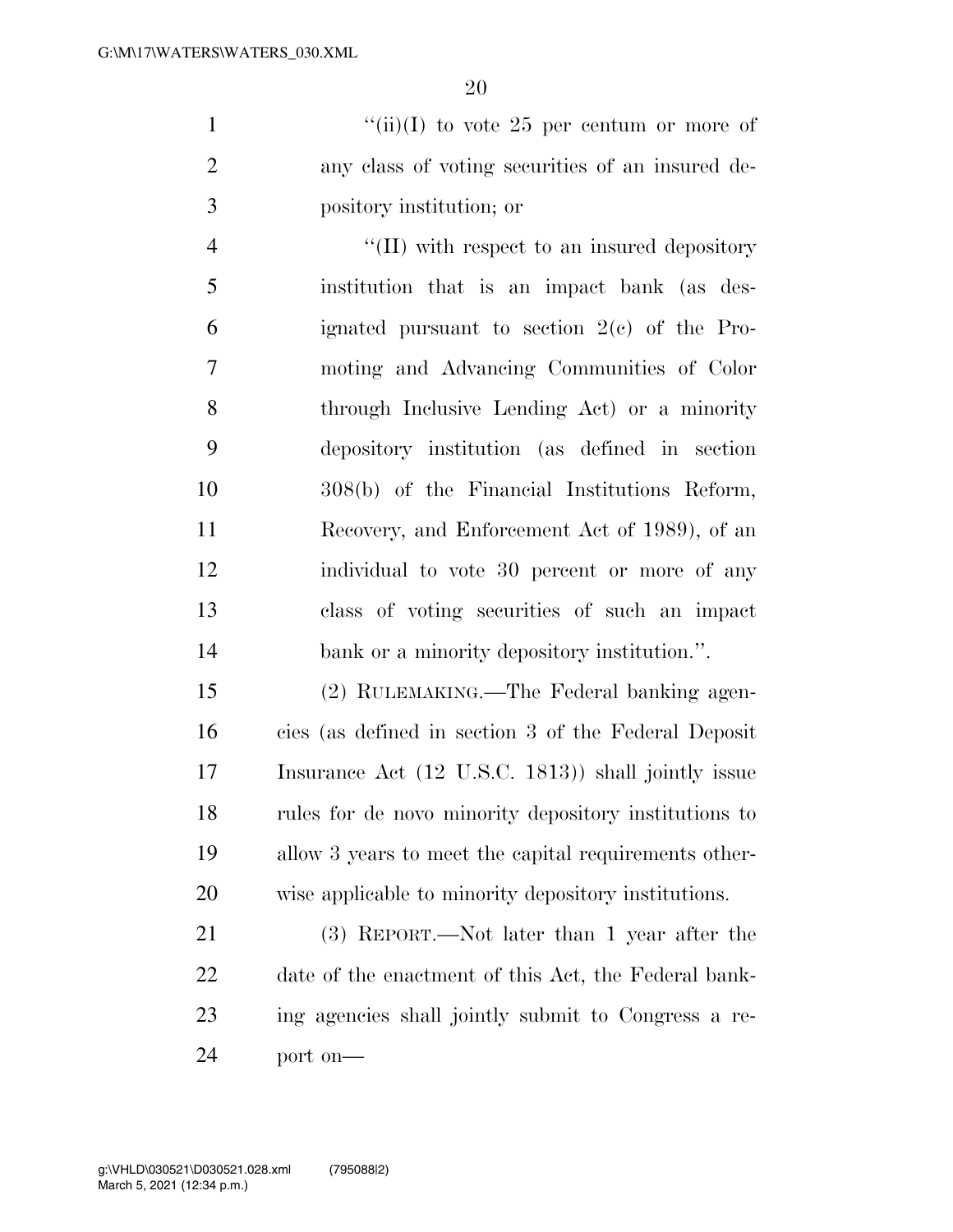| $\mathbf{1}$   | $(A)$ the principal causes for the low num-          |
|----------------|------------------------------------------------------|
| $\overline{2}$ | ber of de novo minority depository institutions      |
| 3              | during the 10-year period preceding the date of      |
| $\overline{4}$ | the report;                                          |
| 5              | (B) the main challenges to the creation of           |
| 6              | de novo minority depository institutions; and        |
| 7              | (C) regulatory and legislative consider-             |
| 8              | ations to promote the establishment of de novo       |
| 9              | minority depository institutions.                    |
| 10             | (i) REPORT ON COVERED MENTOR-PROTEGE PRO-            |
| 11             | GRAMS.-                                              |
| 12             | $(1)$ REPORT.—Not later than 6 months after          |
| 13             | the date of the enactment of this Act and annually   |
| 14             | thereafter, the Secretary of the Treasury shall sub- |
| 15             | mit to Congress a report on participants in a cov-   |
| 16             | ered mentor-protege program, including—              |
| 17             | (A) an analysis of outcomes of such pro-             |
| 18             | gram;                                                |
| 19             | (B) the number of minority depository in-            |
| 20             | stitutions that are eligible to participate in such  |
| 21             | program but do not have large financial institu-     |
| 22             | tion mentors; and                                    |
| 23             | recommendations for how to match<br>(C)              |
| 24             | such minority depository institutions with large     |
| 25             | financial institution mentors.                       |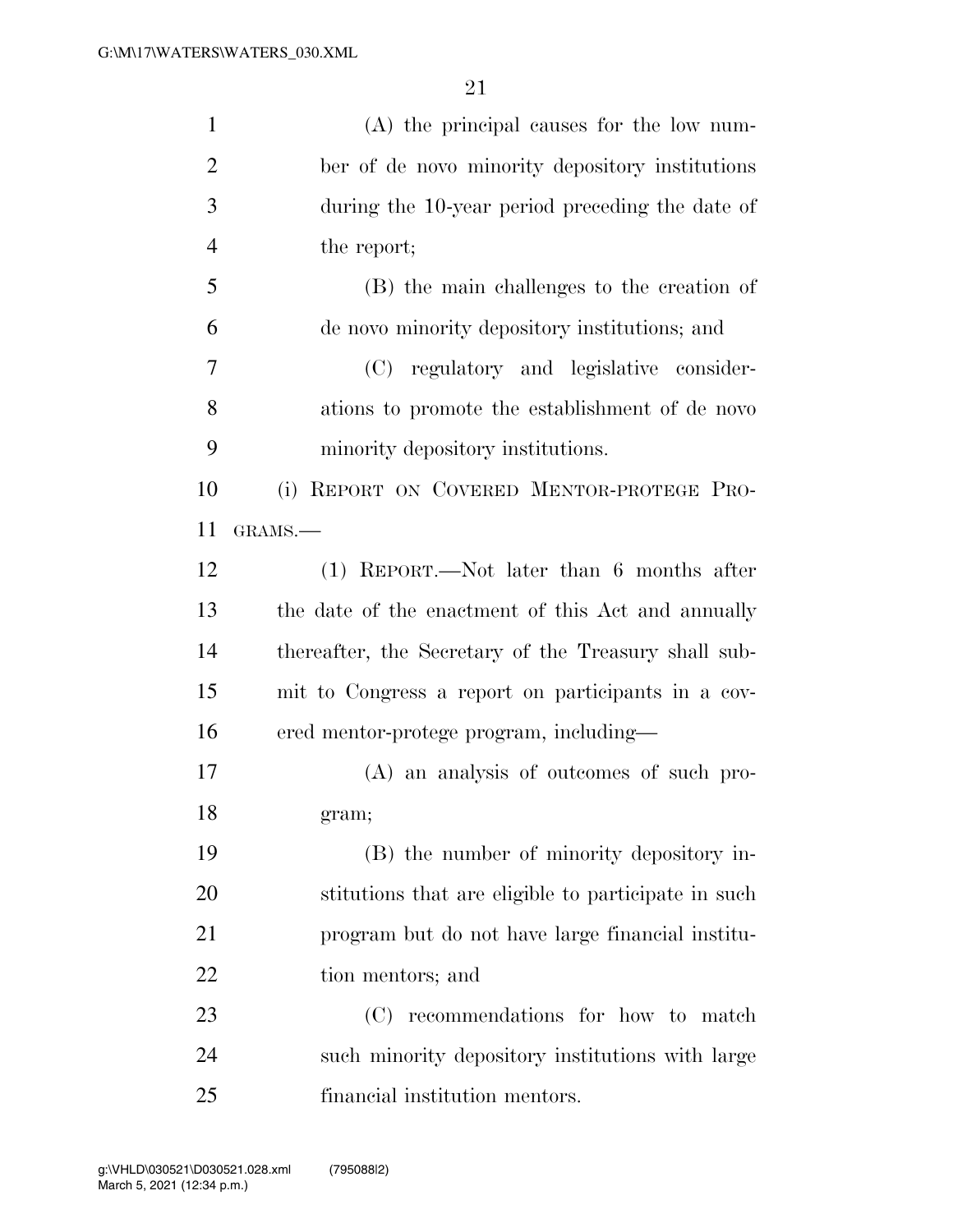| $\mathbf{1}$   | (2) DEFINITIONS.—In this subsection:                     |
|----------------|----------------------------------------------------------|
| $\overline{2}$ | (A)<br>COVERED MENTOR-PROTEGE<br>PRO-                    |
| 3              | GRAM.—The term "covered mentor-protege pro-              |
| $\overline{4}$ | gram" means a mentor-protege program estab-              |
| 5              | lished by the Secretary of the Treasury pursu-           |
| 6              | ant to section 45 of the Small Business Act (15)         |
| 7              | U.S.C. 657r).                                            |
| 8              | (B) LARGE FINANCIAL INSTITUTION.—The                     |
| 9              | term "large financial institution" means any             |
| 10             | entity—                                                  |
| 11             | (i) regulated by the Comptroller of the                  |
| 12             | Currency, the Board of Governors of the                  |
| 13             | Federal Reserve System, the Federal De-                  |
| 14             | posit Insurance Corporation, or the Na-                  |
| 15             | tional Credit Union Administration; and                  |
| 16             | (ii) that has total consolidated assets                  |
| 17             | greater than or equal to $$50,000,000,000$ .             |
| 18             | (j) CUSTODIAL DEPOSIT PROGRAM FOR COVERED                |
| 19             | MINORITY DEPOSITORY INSTITUTIONS<br><b>IMPACT</b><br>AND |
| 20             | BANKS.                                                   |
| 21             | (1) IN GENERAL.—Not later than one year                  |
| 22             | after the date of the enactment of this Act, the Sec-    |
| 23             | retary of the Treasury shall issue rules establishing    |
| 24             | a custodial deposit program under which a covered        |
| 25             | bank may receive deposits from a qualifying account.     |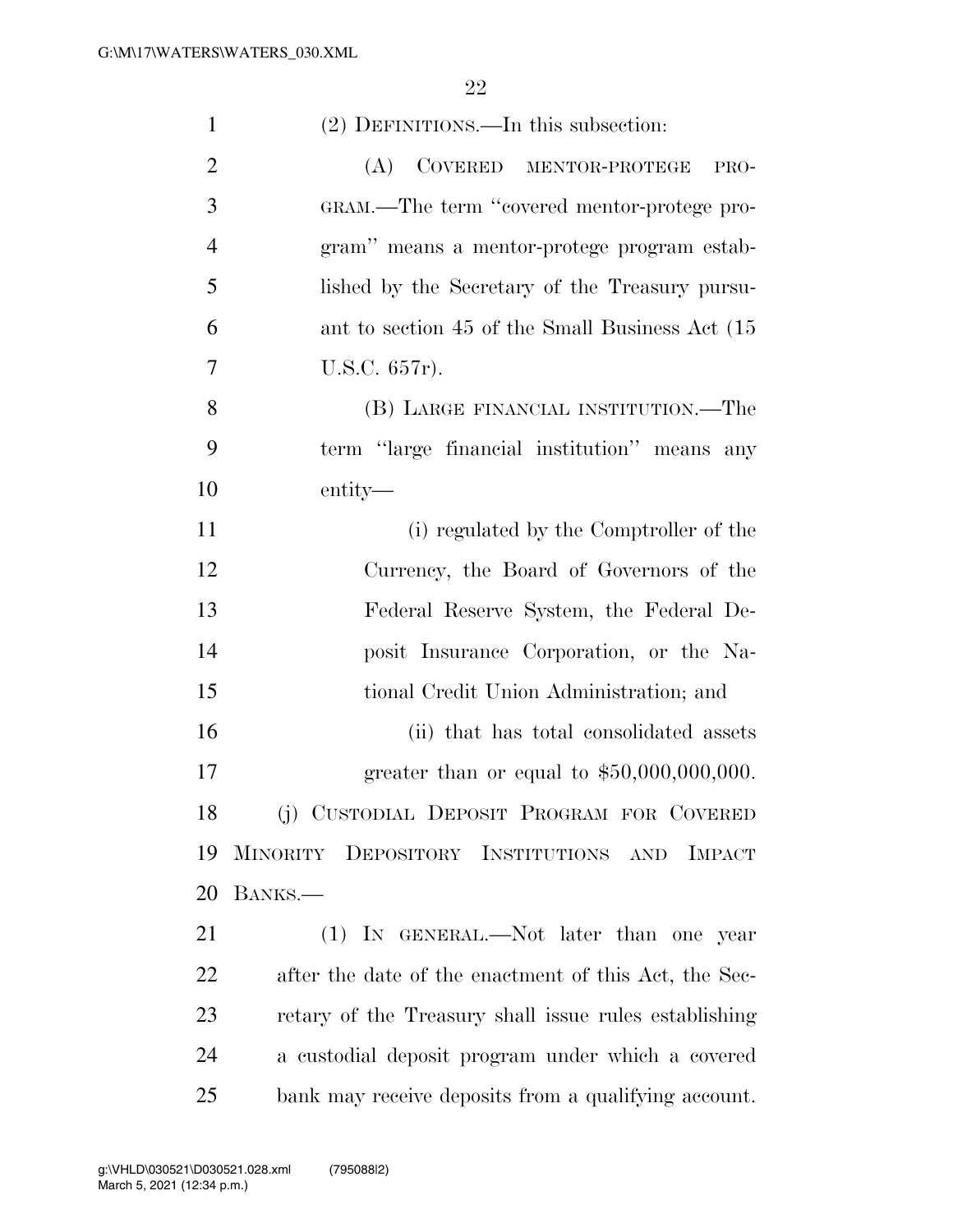| $\mathbf{1}$   | (2) REQUIREMENTS.—In issuing rules under            |
|----------------|-----------------------------------------------------|
| $\overline{2}$ | paragraph (1), the Secretary of the Treasury shall— |
| 3              | (A) consult with the Federal banking agen-          |
| $\overline{4}$ | cies;                                               |
| 5              | (B) ensure each covered bank participating          |
| 6              | in the program established under this sub-          |
| 7              | section-                                            |
| 8              | (i) has appropriate policies relating to            |
| 9              | management of assets, including measures            |
| 10             | to ensure the safety and soundness of each          |
| 11             | such covered bank; and                              |
| 12             | (ii) is compliant with applicable law;              |
| 13             | and                                                 |
| 14             | (C) ensure, to the extent practicable that          |
| 15             | the rules do not conflict with goals described in   |
| 16             | section $308(a)$ of the Financial Institutions Re-  |
| 17             | form, Recovery, and Enforcement Act of 1989         |
| 18             | (12 U.S.C. 1463 note).                              |
| 19             | $(3)$ LIMITATIONS.—                                 |
| 20             | (A) DEPOSITS.—With respect to the funds             |
| 21             | of an individual qualifying account, an entity      |
| 22             | may not deposit an amount greater than the in-      |
| 23             | sured amount in a single covered bank.              |
| 24             | (B) TOTAL DEPOSITS.—The total amount                |
| 25             | of funds deposited in a covered bank under the      |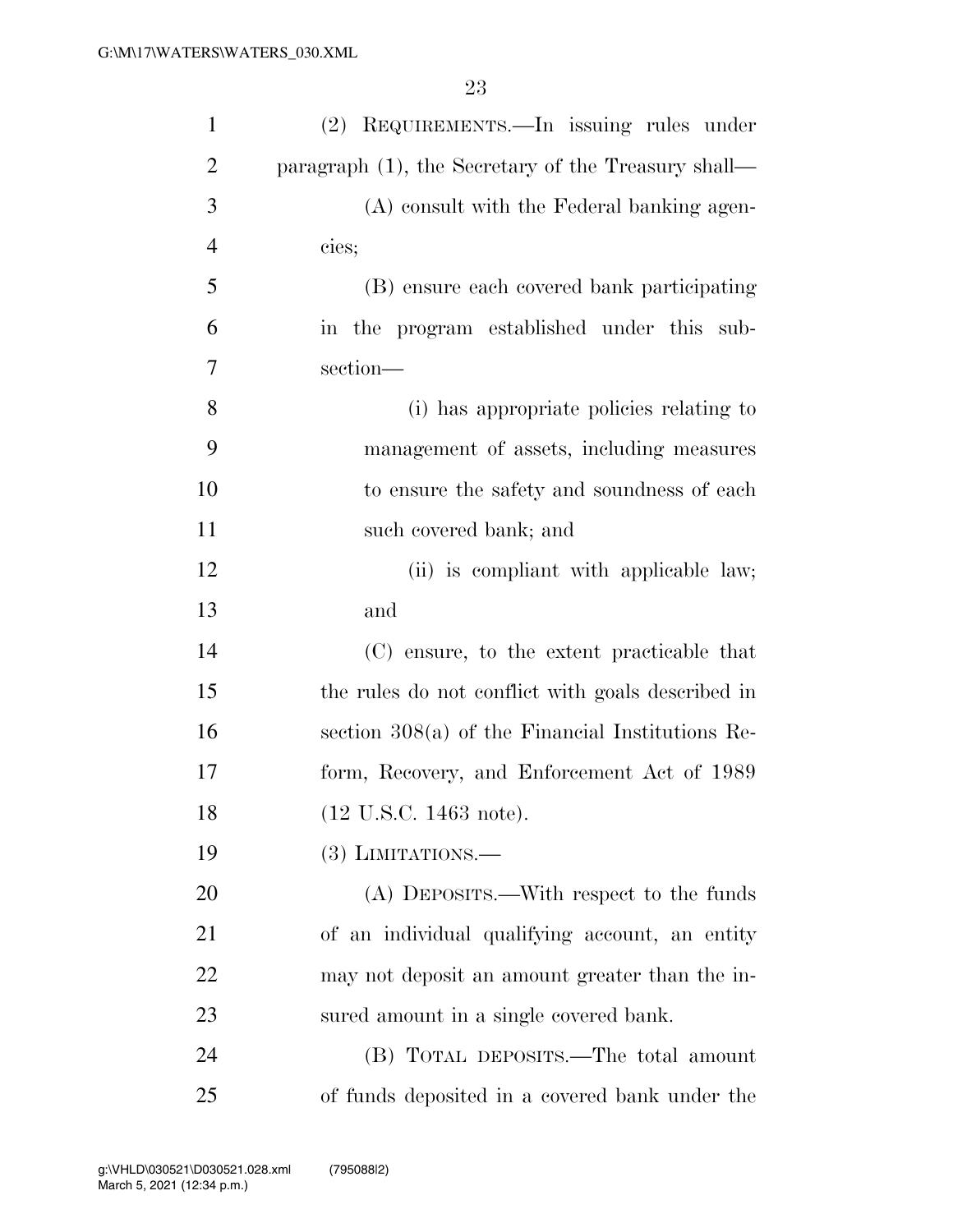| $\mathbf{1}$   | custodial deposit program described under this       |
|----------------|------------------------------------------------------|
| $\overline{2}$ | subsection may not exceed the lesser of—             |
| 3              | (i) 10 percent of the average amount                 |
| $\overline{4}$ | of deposits held by such covered bank in             |
| 5              | the previous quarter; or                             |
| 6              | (ii) $$100,000,000$ (as adjusted for in-             |
| 7              | flation).                                            |
| 8              | (4) REPORT.—Each quarter, the Secretary of           |
| 9              | the Treasury shall submit to Congress a report on    |
| 10             | the implementation of the program established under  |
| 11             | subsection including information identifying<br>this |
| 12             | participating covered banks and the total amount of  |
| 13             | deposits received by covered banks under the pro-    |
| 14             | gram.                                                |
| 15             | (5) DEFINITIONS.—In this subsection:                 |
| 16             | (A) COVERED BANK.—The term "covered                  |
| 17             | bank" means—                                         |
| 18             | a minority depository institution<br>(i)             |
| 19             | that is well capitalized, as defined by the          |
| 20             | appropriate Federal banking agency; or               |
| 21             | (ii) a depository institution designated             |
| 22             | pursuant to subsection (c) that is well cap-         |
| 23             | italized, as defined by the appropriate Fed-         |
| 24             | eral banking agency.                                 |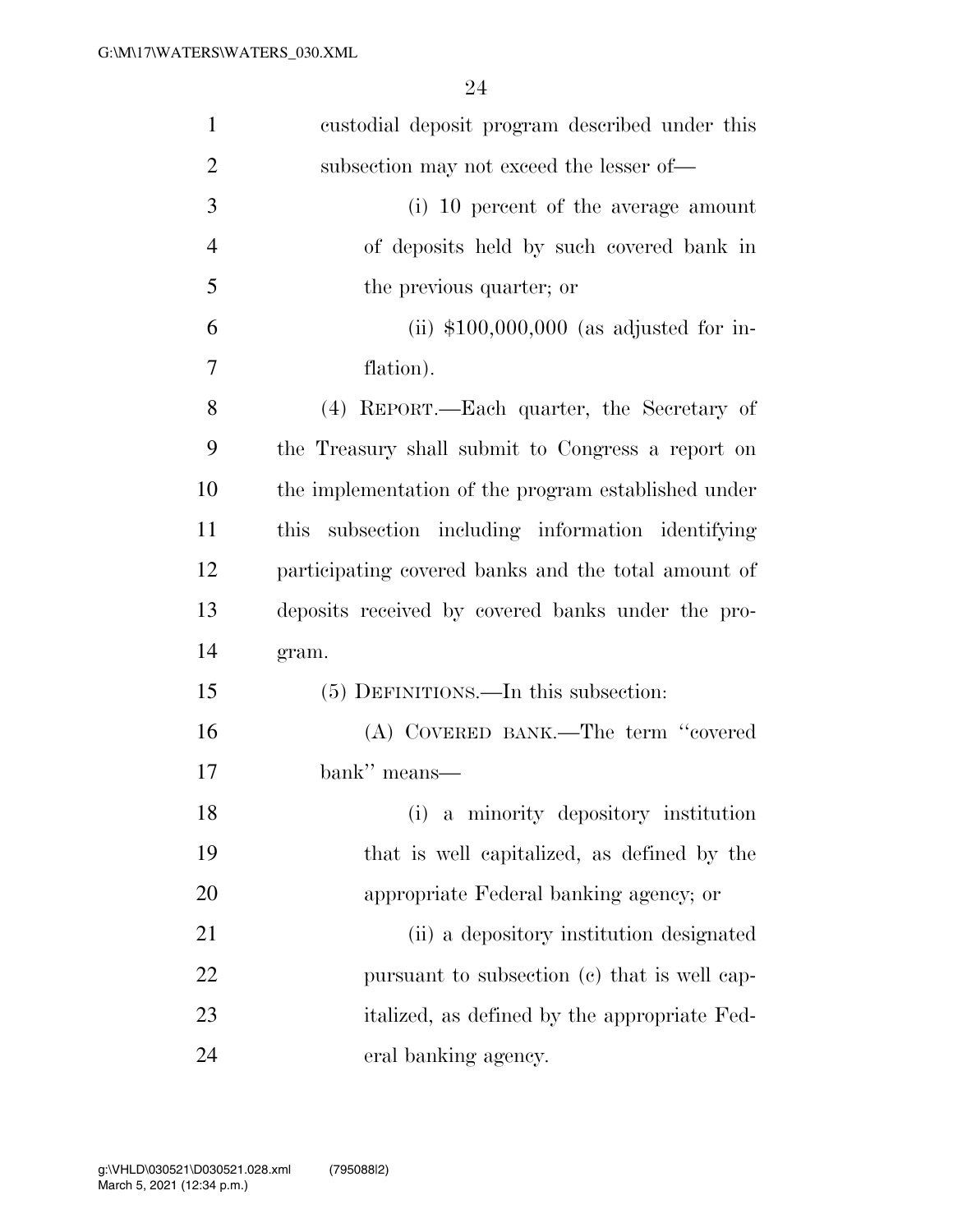| $\mathbf{1}$   | (B) INSURED AMOUNT.—The term "in-               |
|----------------|-------------------------------------------------|
| $\overline{2}$ | sured amount" means the amount that is the      |
| 3              | greater of-                                     |
| $\overline{4}$ | (i) the standard maximum deposit in-            |
| 5              | surance amount (as defined in section           |
| 6              | $11(a)(1)(E)$ of the Federal Deposit Insur-     |
| 7              | ance Act (12 U.S.C. 1821(a)(1)(E))); or         |
| 8              | (ii) such higher amount negotiated be-          |
| 9              | tween the Secretary of the Treasury and         |
| 10             | the Federal Deposit Insurance Corporation       |
| 11             | under which the Corporation will insure all     |
| 12             | deposits of such higher amount.                 |
| 13             | (C) FEDERAL BANKING AGENCIES.—The               |
| 14             | terms "appropriate Federal banking agency"      |
| 15             | and "Federal banking agencies" have the mean-   |
| 16             | ing given those terms, respectively, under sec- |
| 17             | tion 3 of the Federal Deposit Insurance Act.    |
| 18             | (D) QUALIFYING ACCOUNT.—The term                |
| 19             | "qualifying account" means any account estab-   |
| 20             | lished in the Department of the Treasury        |
| 21             | that—                                           |
| 22             | (i) is controlled by the Secretary; and         |
| 23             | (ii) is expected to maintain a balance          |
| 24             | greater than $$200,000,000$ for the fol-        |
| 25             | lowing 24-month period.                         |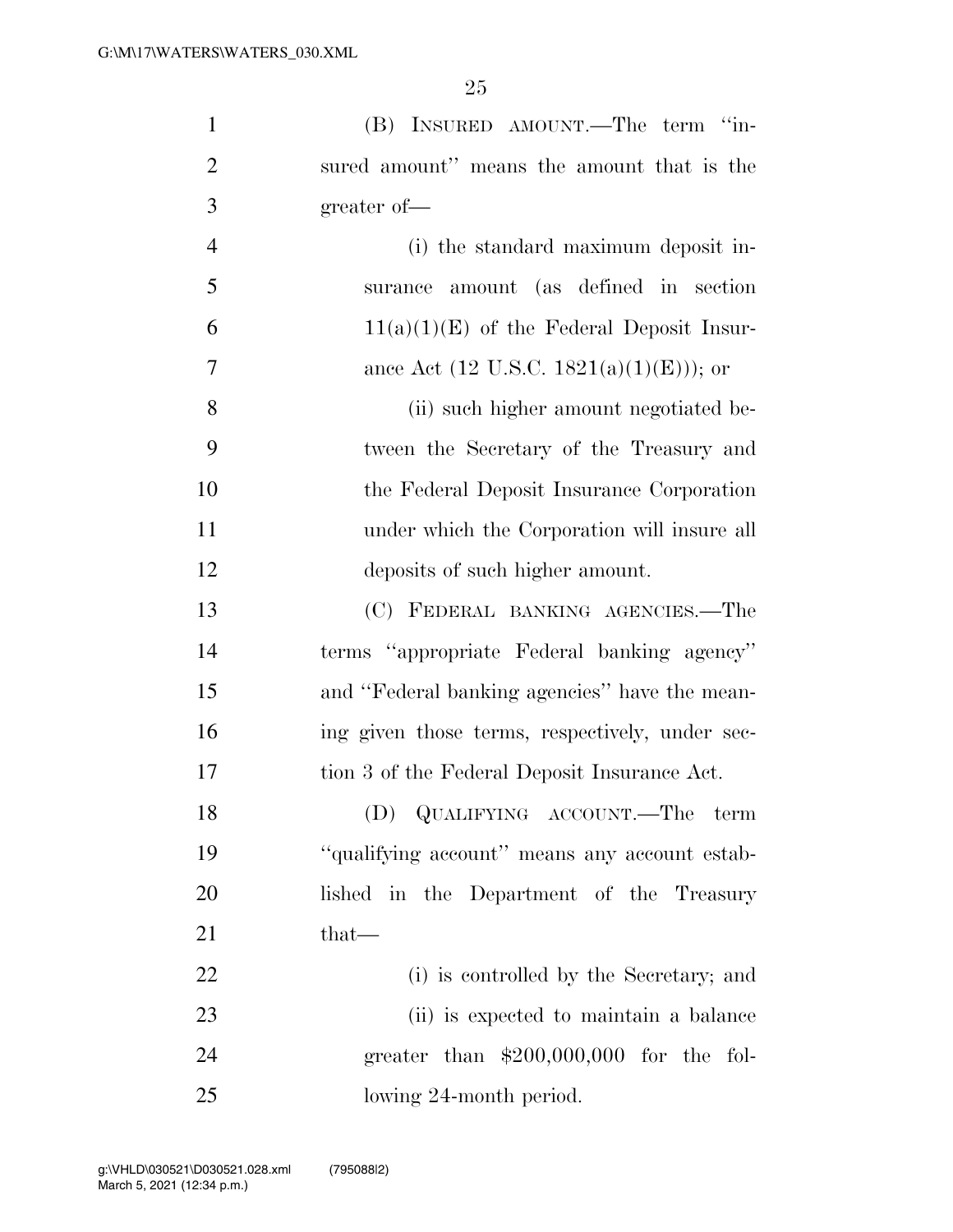(k) STREAMLINED COMMUNITY DEVELOPMENT FI- NANCIAL INSTITUTION APPLICATIONS AND REPORTING.— (1) APPLICATION PROCESSES.—Not later than 12 months after the date of the enactment of this Act and with respect to any person having assets under \$3,000,000,000 that submits an application for deposit insurance with the Federal Deposit In- surance Corporation that could also become a com- munity development financial institution, the Fed- eral Deposit Insurance Corporation, in consultation with the Administrator of the Community Develop- ment Financial Institutions Fund, shall— (A) develop systems and procedures to record necessary information to allow the Ad- ministrator to conduct preliminary analysis for such person to also become a community devel- opment financial institution; and (B) develop procedures to streamline the application and annual certification processes and to reduce costs for such person to become, and maintain certification as, a community de- velopment financial institution. 23 (2) IMPLEMENTATION REPORT.—Not later than 18 months after the date of the enactment of this

Act, the Federal Deposit Insurance Corporation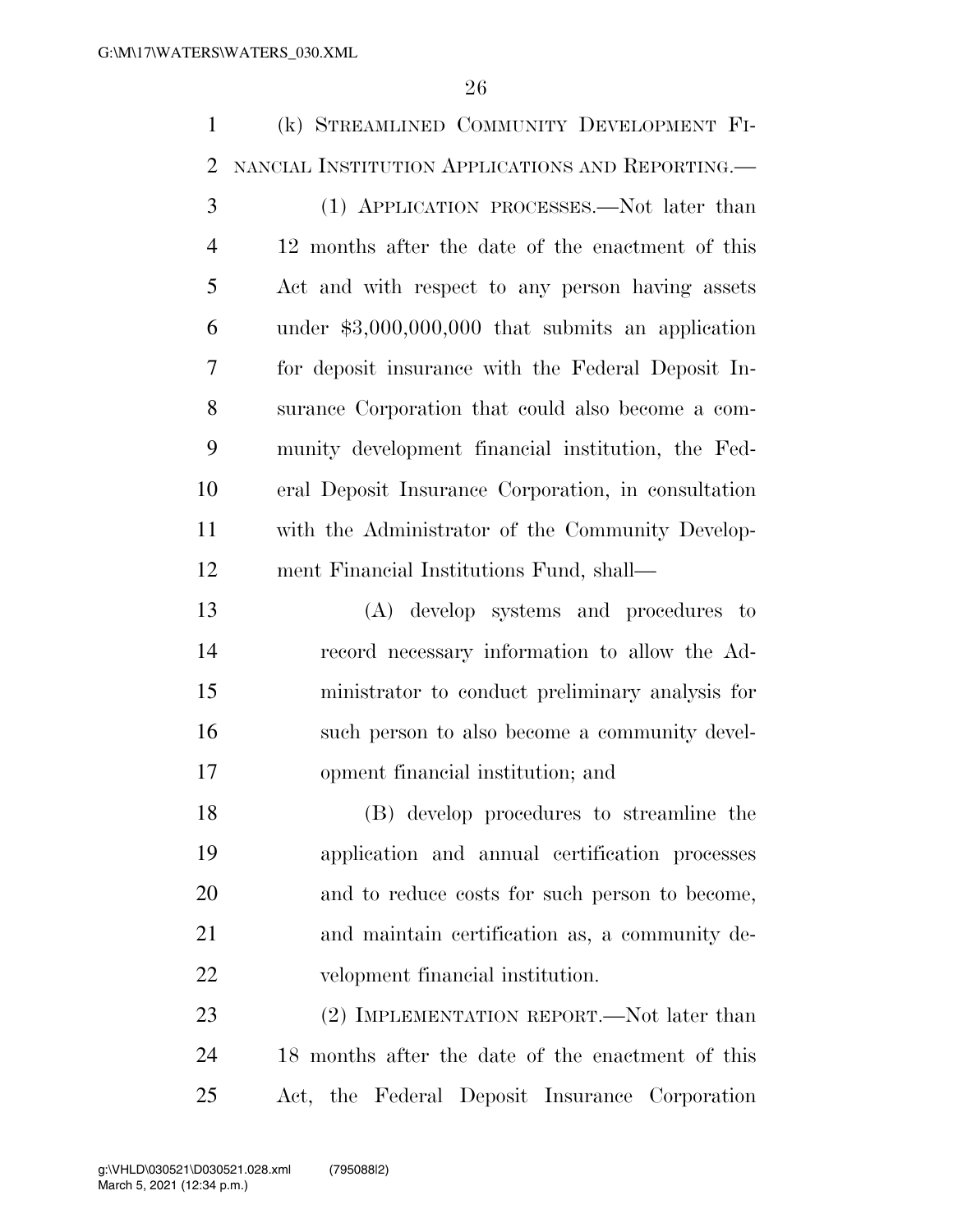| $\mathbf{1}$     | shall submit to Congress a report describing the sys- |
|------------------|-------------------------------------------------------|
| $\overline{2}$   | tems and procedures required under paragraph (1).     |
| 3                | (3) ANNUAL REPORT.—                                   |
| $\overline{4}$   | (A) IN GENERAL.—Section $17(a)(1)$ of the             |
| 5                | Federal Deposit Insurance Act (12 U.S.C.              |
| 6                | $1827(a)(1)$ is amended—                              |
| $\boldsymbol{7}$ | (i) in subparagraph $(E)$ , by striking               |
| 8                | "and" at the end;                                     |
| 9                | (ii) by redesignating subparagraph                    |
| 10               | $(F)$ as subparagraph $(G)$ ;                         |
| 11               | (iii) by inserting after subparagraph                 |
| 12               | (E) the following new subparagraph:                   |
| 13               | $\lq\lq(F)$ applicants for deposit insurance that     |
| 14               | could also become a community development fi-         |
| 15               | nancial institution (as defined in section 103 of     |
| 16               | the Riegle Community Development and Regu-            |
| $17\,$           | latory Improvement Act of 1994), a minority           |
| 18               | depository institution (as defined in section 308     |
| 19               | of the Financial Institutions Reform, Recovery,       |
| <b>20</b>        | and Enforcement Act of 1989), or an impact            |
| 21               | bank (as designated pursuant to section $2(e)$ of     |
| 22               | the Promoting and Advancing Communities of            |
| 23               | Color through Inclusive Lending Act); and".           |
| 24               | (B) APPLICATION.—The amendment made                   |
| 25               | by this paragraph shall apply with respect to         |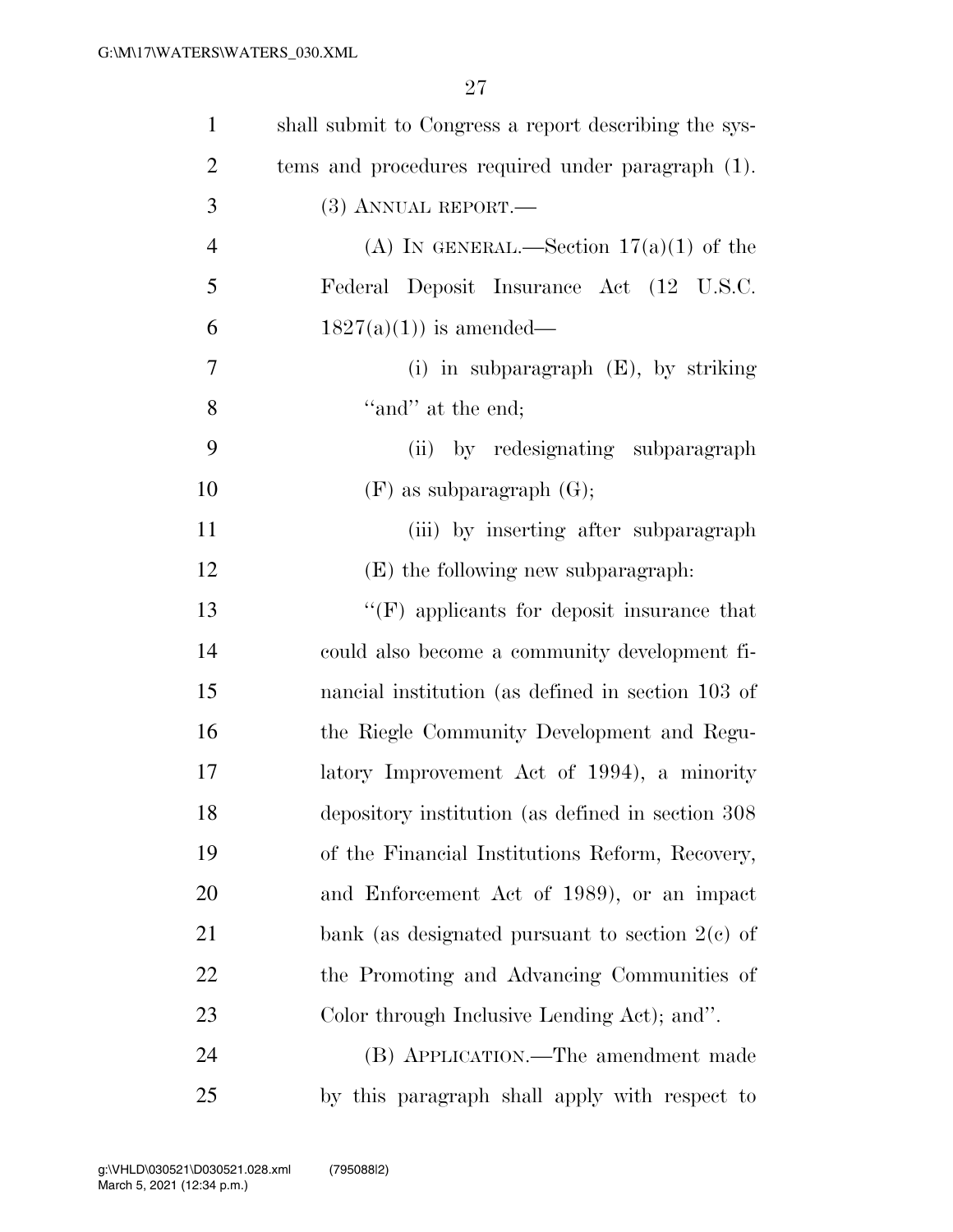the first report to be submitted after the date 2 that is 2 years after the date of the enactment of this Act.

 (l) TASK FORCE ON LENDING TO SMALL BUSINESS CONCERNS.—

 (1) IN GENERAL.—Not later than 6 months after the date of the enactment of this Act, the Ad- ministrator of the Small Business Administration shall establish a task force to examine methods for improving relationships between the Small Business Administration and community development finan- cial institutions, minority depository institutions, and Impact Banks to increase the volume of loans provided by such institutions to small business con- cerns (as defined under section 3 of the Small Busi-ness Act (15 U.S.C. 632)).

 (2) REPORT TO CONGRESS.—Not later than 18 months after the establishment of the task force de- scribed in paragraph (1), the Administrator of the Small Business Administration shall submit to Con-gress a report on the findings of such task force.

### **SEC. 3. ESTABLISHMENT OF FINANCIAL AGENT PARTNER-SHIP PROGRAM.**

 (a) IN GENERAL.—Section 308 of the Financial In-stitutions Reform, Recovery, and Enforcement Act of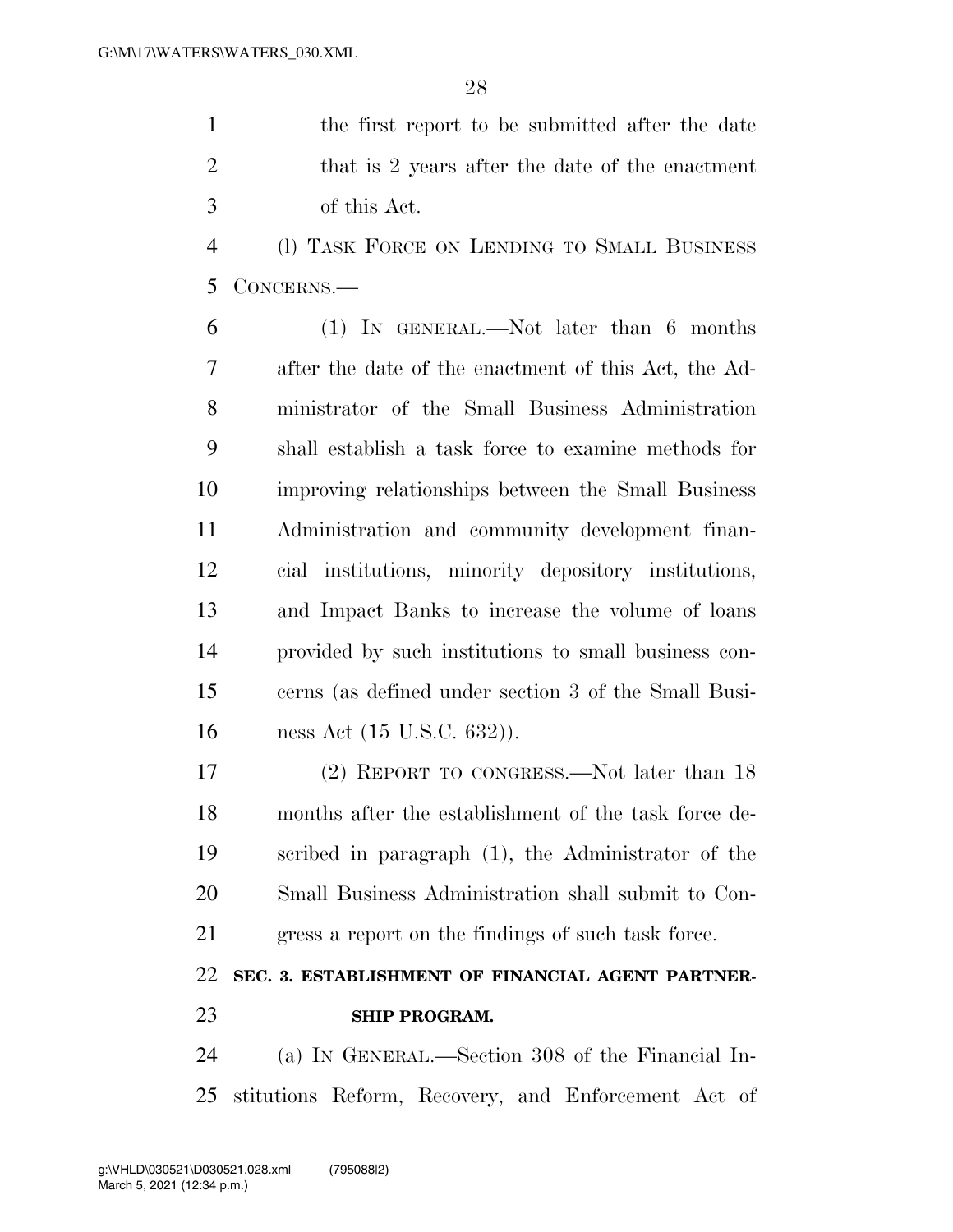1989 (12 U.S.C. 1463 note), as amended by section 2(e), is further amended by adding at the end the following new subsection:

| $\overline{4}$ | "(e) FINANCIAL AGENT PARTNERSHIP PROGRAM.-             |
|----------------|--------------------------------------------------------|
| 5              | "(1) IN GENERAL.—The Secretary of the                  |
| 6              | Treasury shall establish a program to be known as      |
| 7              | the 'Financial Agent Partnership Program' (in this     |
| 8              | subsection referred to as the 'Program') under which   |
| 9              | a financial agent designated by the Secretary or a     |
| 10             | large financial institution may serve as a mentor,     |
| 11             | under guidance or regulations prescribed by the Sec-   |
| 12             | retary, to a small financial institution to allow such |
| 13             | small financial institution—                           |
| 14             | "(A) to be prepared to perform as a finan-             |

cial agent; or

16  $"$ (B) to improve capacity to provide serv- ices to the customers of the small financial in-stitution.

 ''(2) OUTREACH.—The Secretary shall hold outreach events to promote the participation of fi- nancial agents, large financial institutions, and small financial institutions in the Program at least once a year.

24 ''(3) FINANCIAL PARTNERSHIPS.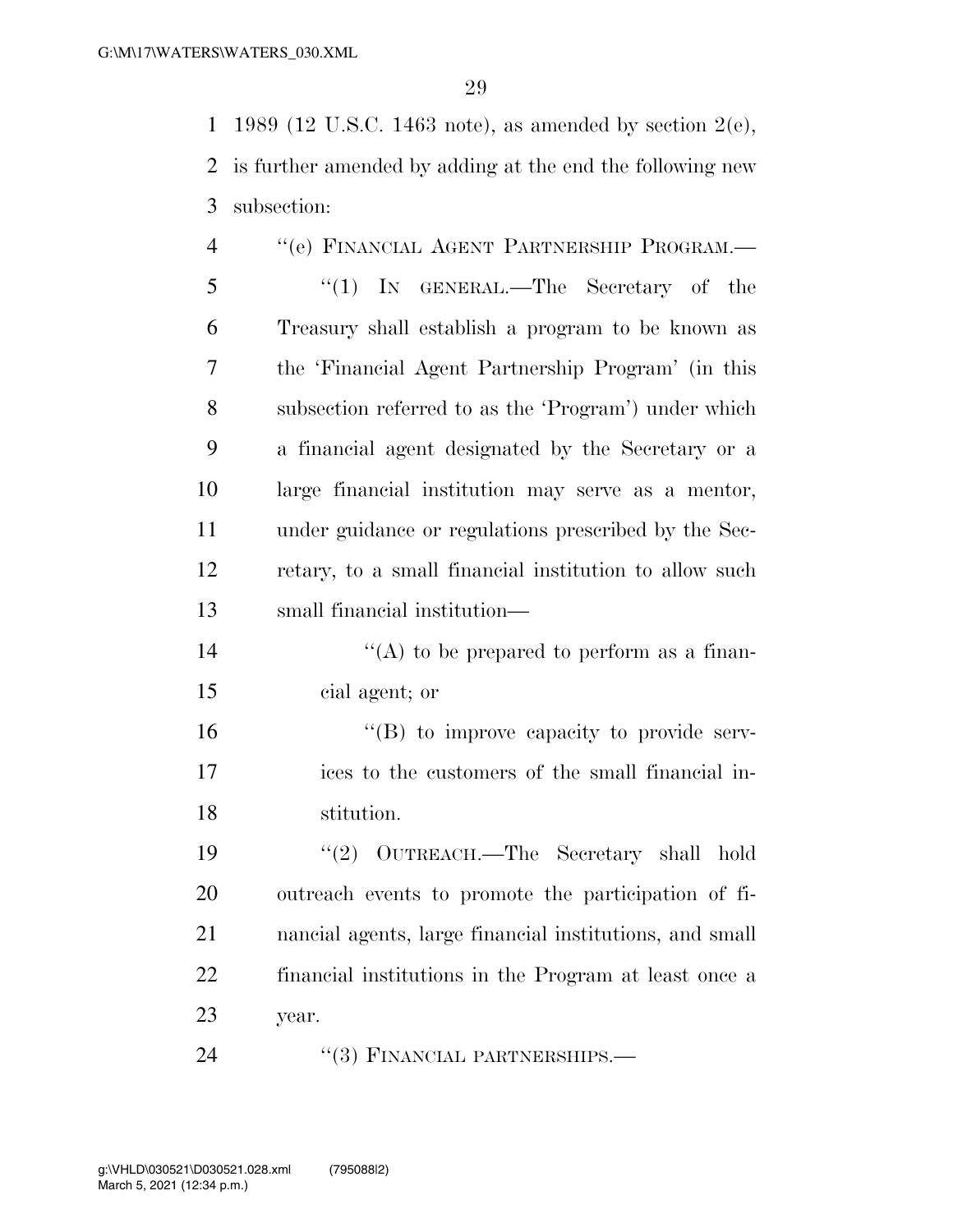$\langle (A) \rangle$  In GENERAL.—Any large financial in- stitution participating in a program with the Department of the Treasury, if not already re- quired to include a small financial institution, shall offer not more than 5 percent of every contract under that program to a small finan-cial institution.

8 "(B) ACCEPTANCE OF RISK.—As a re- quirement of participation in a contract de- scribed under subparagraph (A), a small finan- cial institution shall accept the risk of the transaction equivalent to the percentage of any fee the institution receives under the contract.

 ''(C) PARTNER.—A large financial institu- tion partner may work with small financial in- stitutions, if necessary, to train professionals to understand any risks involved in a contract under the Program.

19 "(D) INCREASED LIMIT FOR CERTAIN IN- STITUTIONS.—With respect to a program de- scribed under subparagraph (A), if the Sec-22 retary of the Treasury determines that it would be appropriate and would encourage capacity building, the Secretary may alter the require-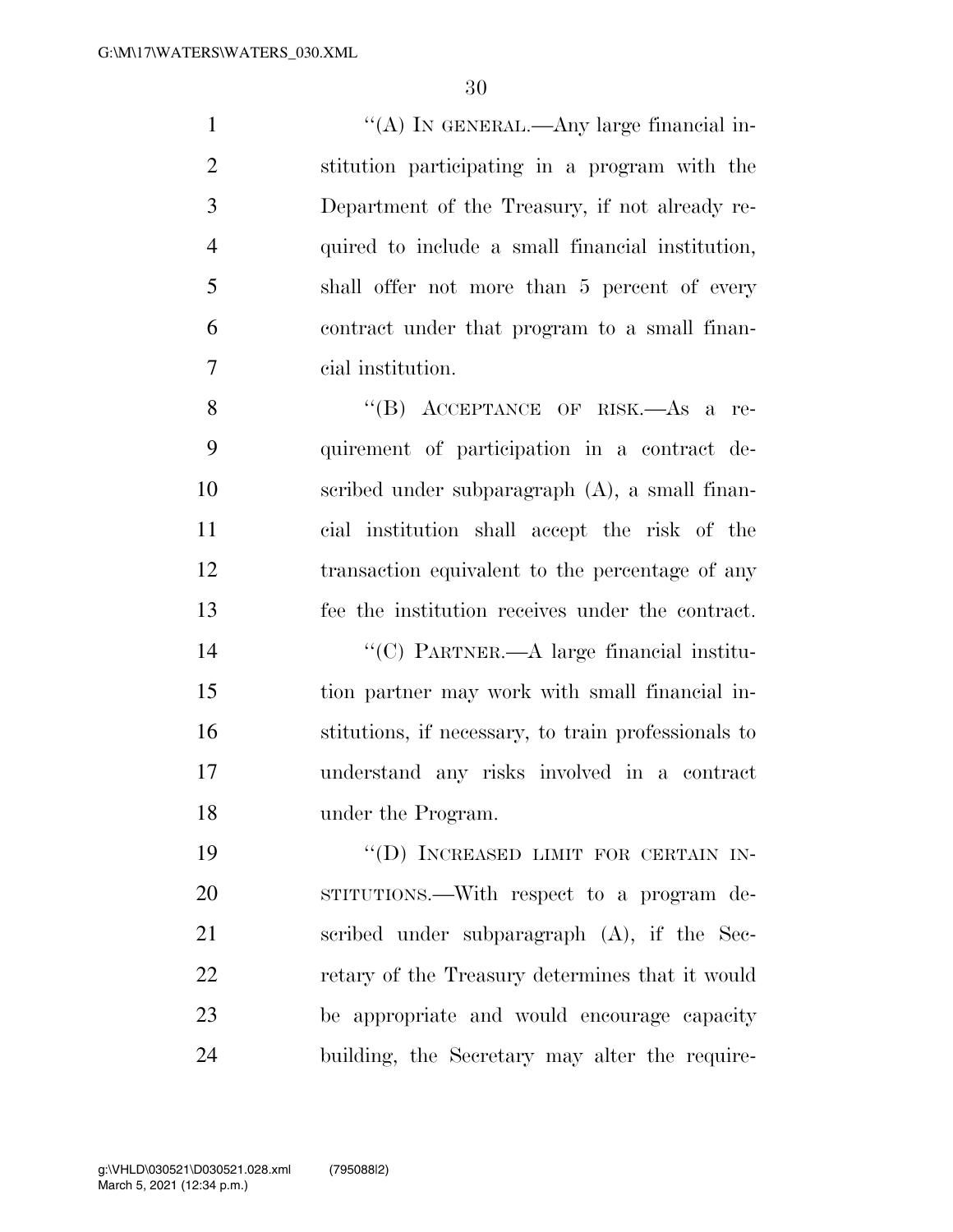| ments under subparagraph (A) to require               |
|-------------------------------------------------------|
| $both-$                                               |
| "(i) a higher percentage of the con-                  |
| tract be offered to a small financial institu-        |
| tion; and                                             |
| "(ii) require the small financial insti-              |
| tution to be a community development fi-              |
| nancial institution or a minority depository          |
| institution.                                          |
| "(4) EXCLUSION.—The Secretary shall issue             |
| guidance or regulations to establish a process under  |
| which a financial agent, large financial institution, |
| or small financial institution may be excluded from   |
| participation in the Program.                         |
| " $(5)$ REPORT.—The Office of Minority and            |
| Women Inclusion of the Department of the Treasury     |
| shall include in the report submitted to Congress     |
| under section 342(e) of the Dodd-Frank Wall Street    |
| Reform and Consumer Protection Act information        |
| pertaining to the Program, including—                 |
| $\lq\lq$ the number of financial agents, large        |
| financial institutions, and small financial insti-    |
| tutions participating in such Program; and            |
|                                                       |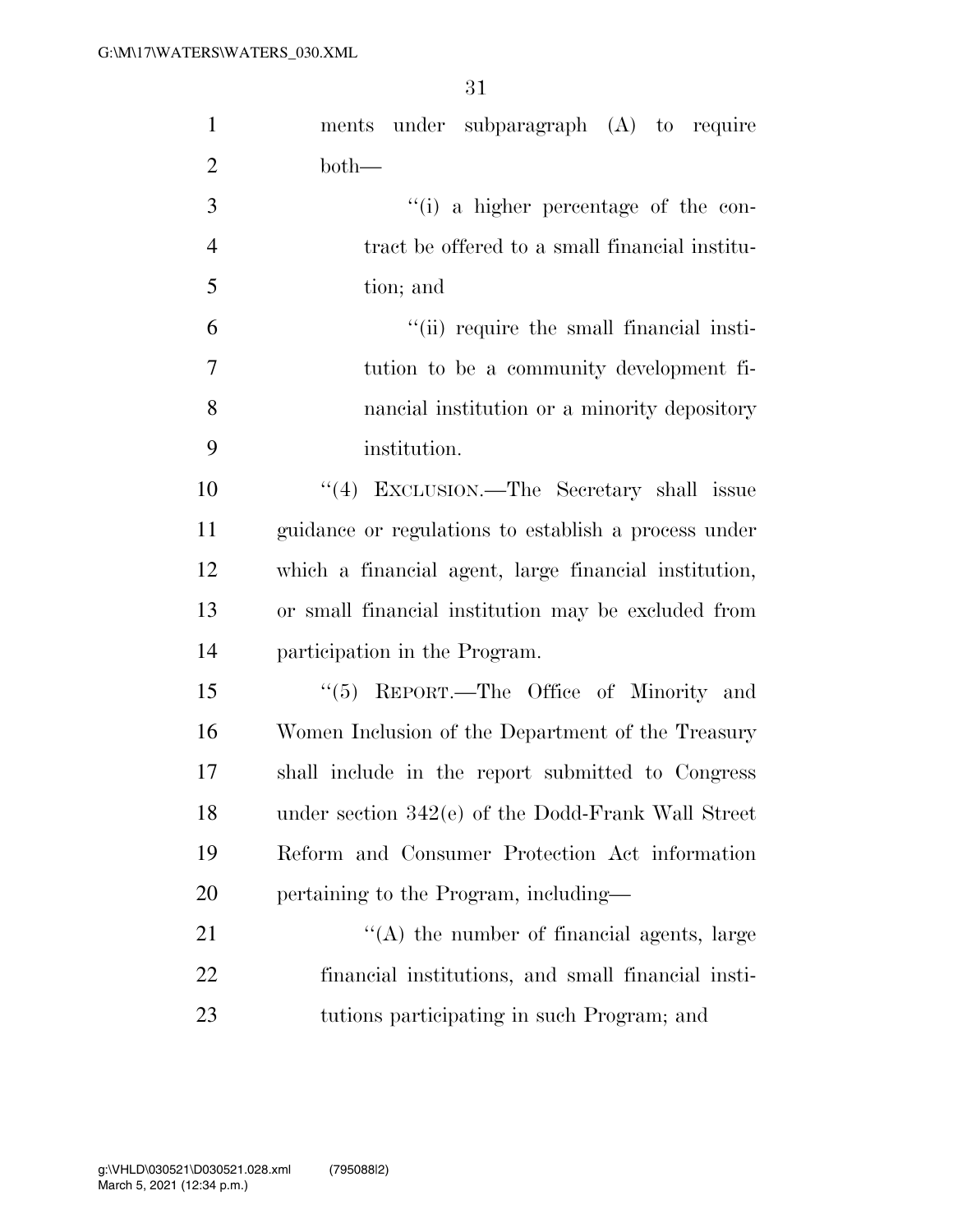| "(B) the number of outreach events de-           |
|--------------------------------------------------|
| scribed in paragraph $(2)$ held during the year  |
| covered by such report.                          |
| "(6) DEFINITIONS.—In this subsection:            |
| "(A) COMMUNITY DEVELOPMENT FINAN-                |
| CIAL INSTITUTION.—The term 'community de-        |
| velopment financial institution' has the meaning |
| given that term under section 103 of the Riegle  |
| Community Development and Regulatory Im-         |
| provement Act of 1994 (12 U.S.C. 4702).          |
| "(B) FINANCIAL AGENT.—The term 'fi-              |
| nancial agent' means any national banking as-    |
| sociation designated by the Secretary of the     |
| Treasury to be employed as a financial agent of  |
| the Government.                                  |
| "(C) LARGE FINANCIAL INSTITUTION.-               |
| The term 'large financial institution' means any |
| entity regulated by the Comptroller of the Cur-  |
| rency, the Board of Governors of the Federal     |
| Reserve System, the Federal Deposit Insurance    |
|                                                  |
| Corporation, or the National Credit Union Ad-    |
| ministration that has total consolidated assets  |
| greater than or equal to $$50,000,000,000$ .     |
|                                                  |

The term 'small financial institution' means—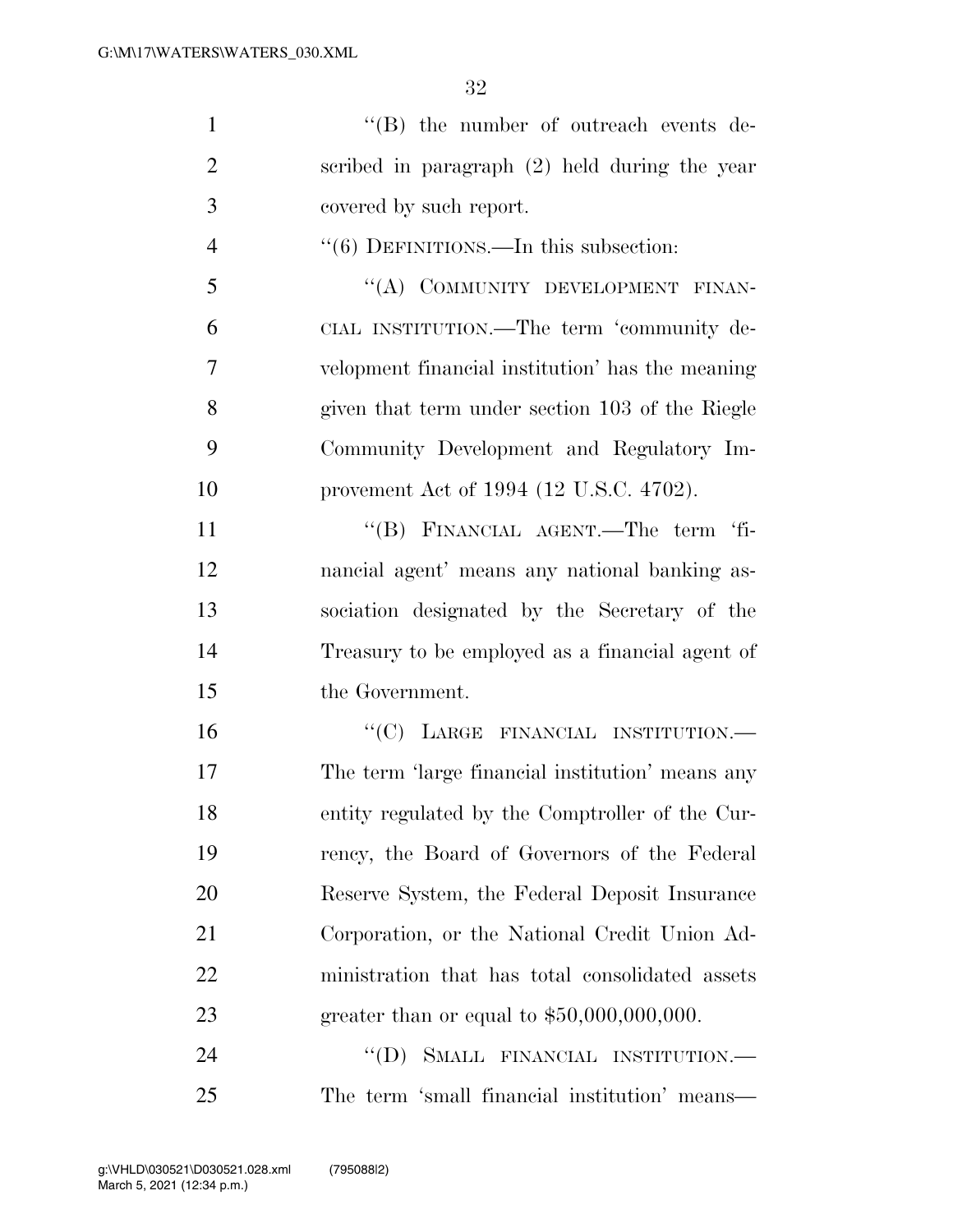| $\mathbf{1}$   | "(i) any entity regulated by the                           |
|----------------|------------------------------------------------------------|
| $\overline{2}$ | Comptroller of the Currency, the Board of                  |
| 3              | Governors of the Federal Reserve System,                   |
| $\overline{4}$ | the Federal Deposit Insurance Corpora-                     |
| 5              | tion, or the National Credit Union Admin-                  |
| 6              | istration that has total consolidated assets               |
| $\overline{7}$ | lesser than or equal to $$2,000,000,000;$ or               |
| 8              | ``(ii)<br>a minority depository institu-                   |
| 9              | tion.".                                                    |
| 10             | (b) EFFECTIVE DATE.—This section and the amend-            |
| 11             | ments made by this section shall take effect 90 days after |
| 12             | the date of the enactment of this Act.                     |
|                |                                                            |
| 13             | SEC. 4. STRENGTHENING MINORITY LENDING INSTITU-            |
| 14             | TIONS.                                                     |
| 15             | (a) MINORITY LENDING INSTITUTION SET-ASIDE IN              |
| 16             | PROVIDING ASSISTANCE.-                                     |
| 17             | $(1)$ In GENERAL.—Section 108 of the Commu-                |
| 18             | nity Development Banking and Financial Institu-            |
| 19             | tions Act of $1994$ (12 U.S.C. 4707) is amended by         |
| 20             | adding at the end the following:                           |
| 21             | "(i) MINORITY LENDING INSTITUTION SET-ASIDE IN             |
| 22             | PROVIDING ASSISTANCE.—Notwithstanding any other            |
| 23             | provision of law, in providing any assistance, the Fund    |
| 24             | shall reserve 40 percent of such assistance for minority   |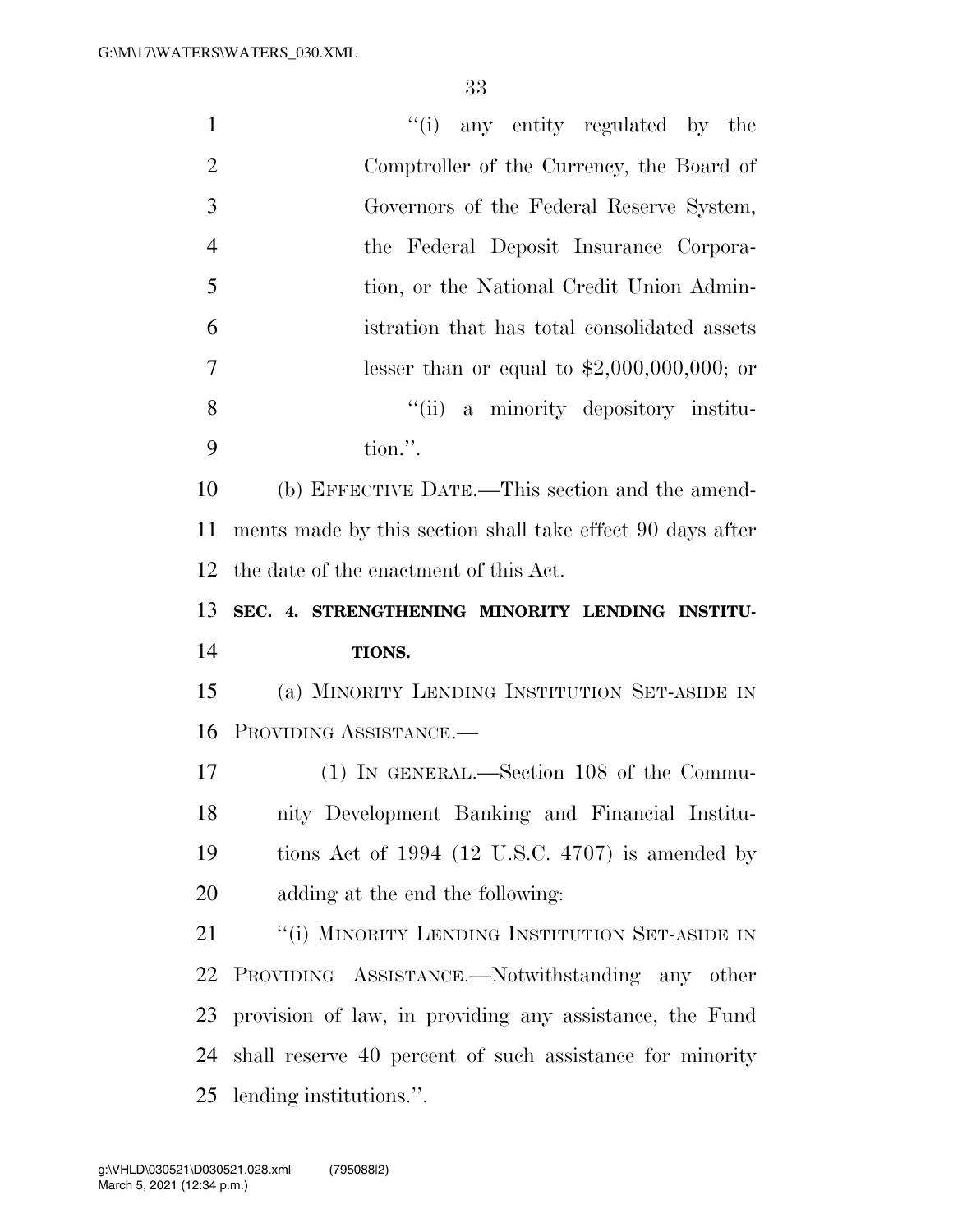| $\mathbf{1}$   | (2) DEFINITIONS.—Section 103 of the Commu-         |
|----------------|----------------------------------------------------|
| $\overline{2}$ | nity Development Banking and Financial Institu-    |
| 3              | tions Act of $1994$ (12 U.S.C. 4702) is amended by |
| $\overline{4}$ | adding at the end the following:                   |
| 5              | "(22) MINORITY LENDING INSTITUTION DEFI-           |
| 6              | NITIONS.                                           |
| $\overline{7}$ | "(A) MINORITY.—The term 'minority'                 |
| 8              | means any Black American, Hispanic Amer-           |
| 9              | ican, Asian American, Native American, Native      |
| 10             | Alaskan, Native Hawaiian, or Pacific Islander.     |
| 11             | "(B) MINORITY LENDING INSTITUTION.-                |
| 12             | The term 'minority lending institution' means a    |
| 13             | community development financial institution—       |
| 14             | "(i) with respect to which a majority              |
| 15             | of both the number dollar volume of arm's-         |
| 16             | length, on-balance sheet financial products        |
| 17             | of the community development financial in-         |
| 18             | stitution are directed at minorities or ma-        |
| 19             | jority minority census tracts or equiva-           |
| 20             | lents; and                                         |
| 21             | $\lq$ <sup>"</sup> (ii) that—                      |
| 22             | $\lq\lq$ (I) is a minority depository in-          |
| 23             | stitution, as defined in section $308(b)$          |
| 24             | of the Financial Institutions Reform,              |
| 25             | Recovery, and Enforcement Act of                   |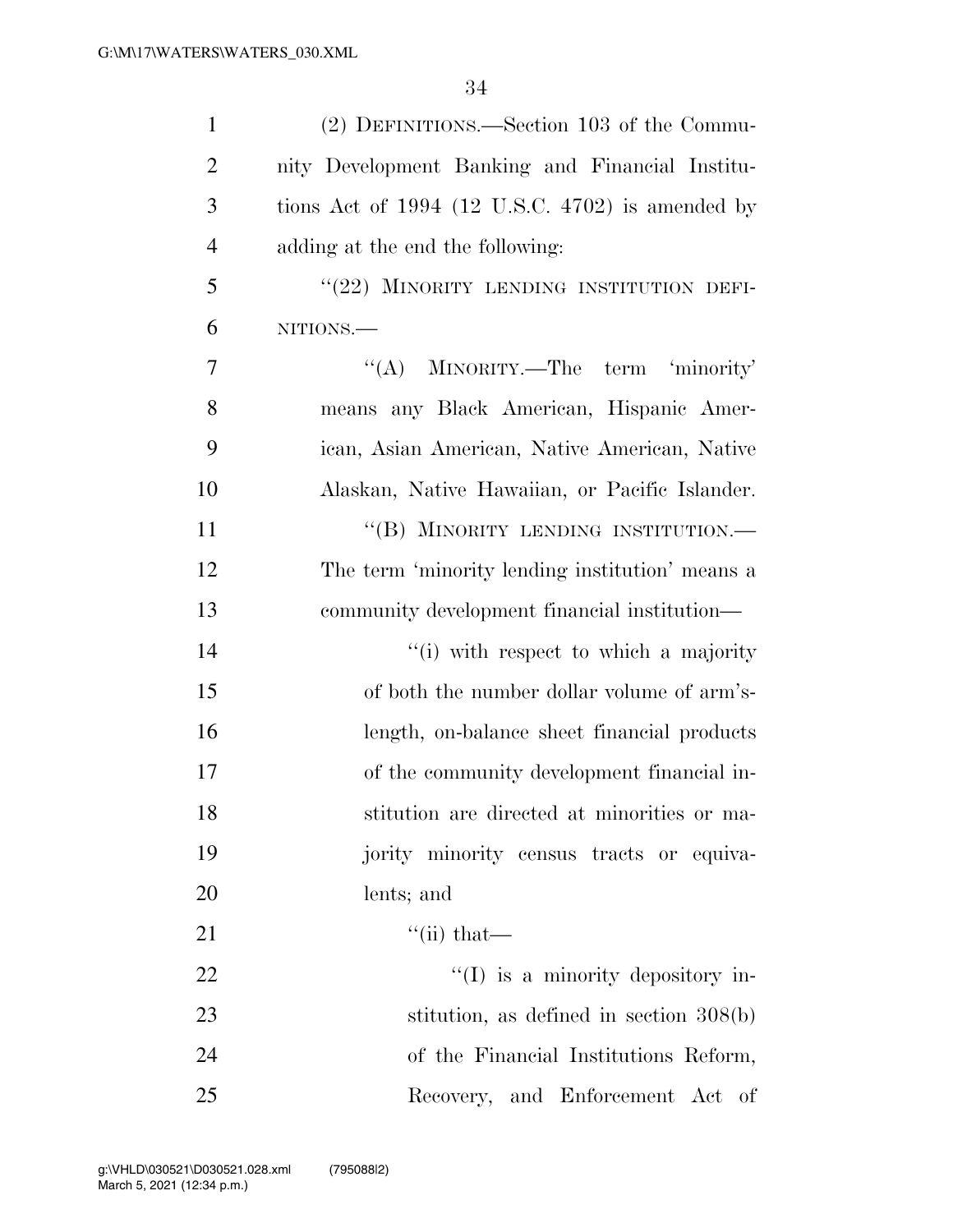| $\mathbf{1}$   | 1989 (12 U.S.C. 1463 note), or other-                  |
|----------------|--------------------------------------------------------|
| $\overline{2}$ | wise considered to be a minority de-                   |
| 3              | pository institution by the appropriate                |
| $\overline{4}$ | Federal banking agency, as defined in                  |
| 5              | section 3 of the Federal Deposit In-                   |
| 6              | surance Act $(12 \text{ U.S.C. } 1813)$ , or by        |
| $\overline{7}$ | the National Credit Union Adminis-                     |
| 8              | tration, as applicable; or                             |
| 9              | $\lq\lq$ (II) meets standards for<br>$-ac-$            |
| 10             | countability to minority populations as                |
| 11             | determined by the Administrator.".                     |
| 12             | (b)<br>OFFICE OF MINORITY LENDING INSTITU-             |
| 13             | TIONS.—Section 104 of the Community Development        |
| 14             | Banking and Financial Institutions Act of 1994 (12)    |
| 15             | U.S.C. 4703) is amended by adding at the end the fol-  |
| 16             | lowing:                                                |
| 17             | ``(1)<br>OF MINORITY LENDING INSTITU-<br>OFFICE        |
| 18             | TIONS.                                                 |
| 19             | " $(1)$ ESTABLISHMENT.—There is established            |
| <b>20</b>      | within the Fund an Office of Minority Lending In-      |
| 21             | stitutions, which shall oversee assistance provided by |
| <u>22</u>      | the Fund to minority lending institutions.             |
| 23             | "(2) DEPUTY DIRECTOR.—The head of the Of-              |
| 24             | fice shall be the Deputy Director of Minority Lend-    |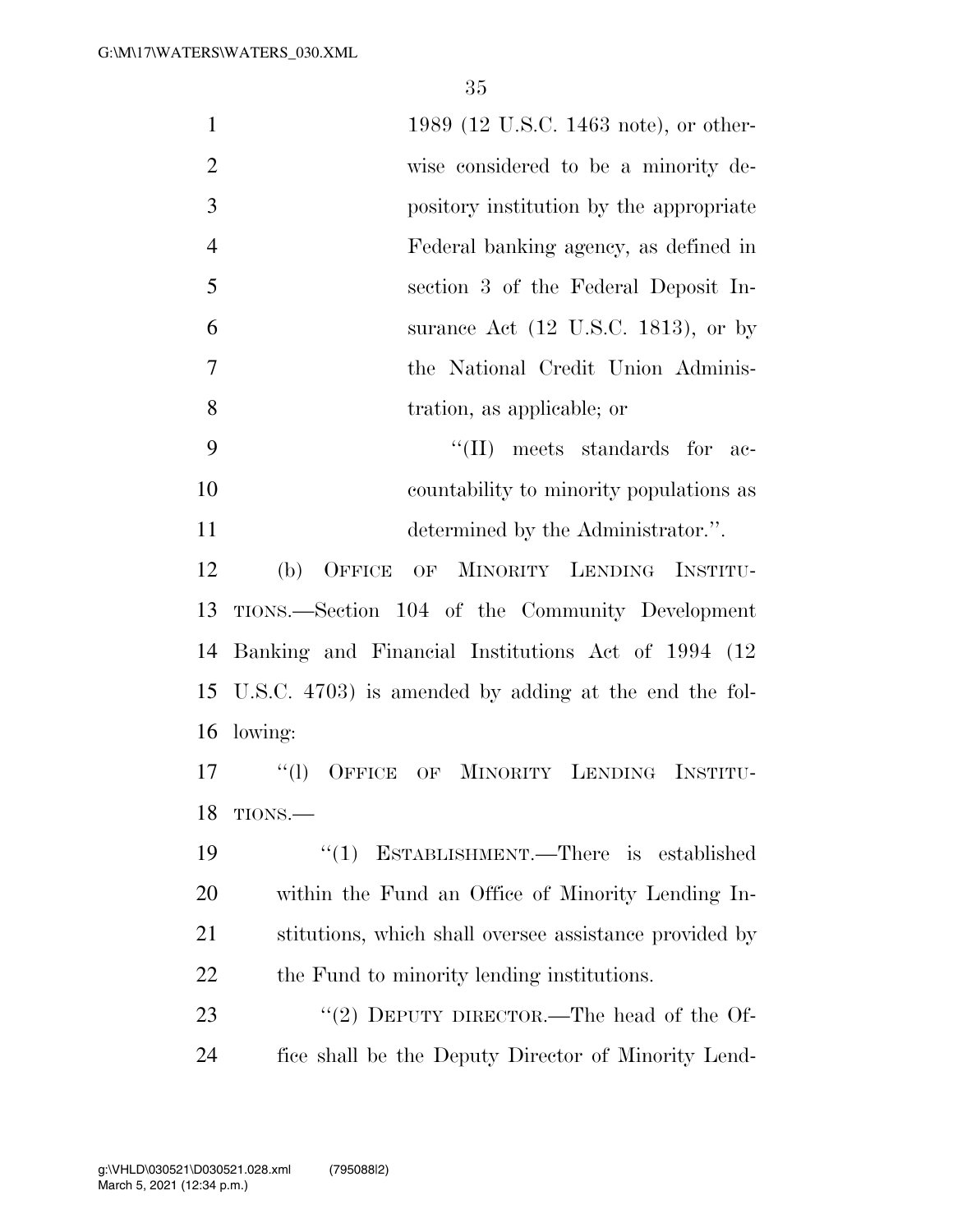ing Institutions, who shall report directly to the Ad-ministrator of the Fund.''.

 (c) REPORTING ON MINORITY LENDING INSTITU- TIONS.—Section 117 of the Community Development Banking and Financial Institutions Act of 1994 (12 U.S.C. 4716) is amended by adding at the end the fol-lowing:

8 "(g) REPORTING ON MINORITY LENDING INSTITU- TIONS.—Each report required under subsection (a) shall include a description of the extent to which assistance from the Fund are provided to minority lending institu-tions.''.

 (d) SUBMISSION OF DATA RELATING TO DIVERSITY BY COMMUNITY DEVELOPMENT FINANCIAL INSTITU- TIONS.—Section 104 of the Riegle Community Develop- ment and Regulatory Improvement Act of 1994 (12 U.S.C. 4703) is amended by adding at the end the fol-lowing:

 ''(l) SUBMISSION OF DATA RELATING TO DIVER-SITY.—

21 "(1) DEFINITIONS.—In this subsection—

22  $\langle (A)$  the term 'executive officer' has the meaning given the term in section 230.501(f) of title 17, Code of Federal Regulations, as in ef-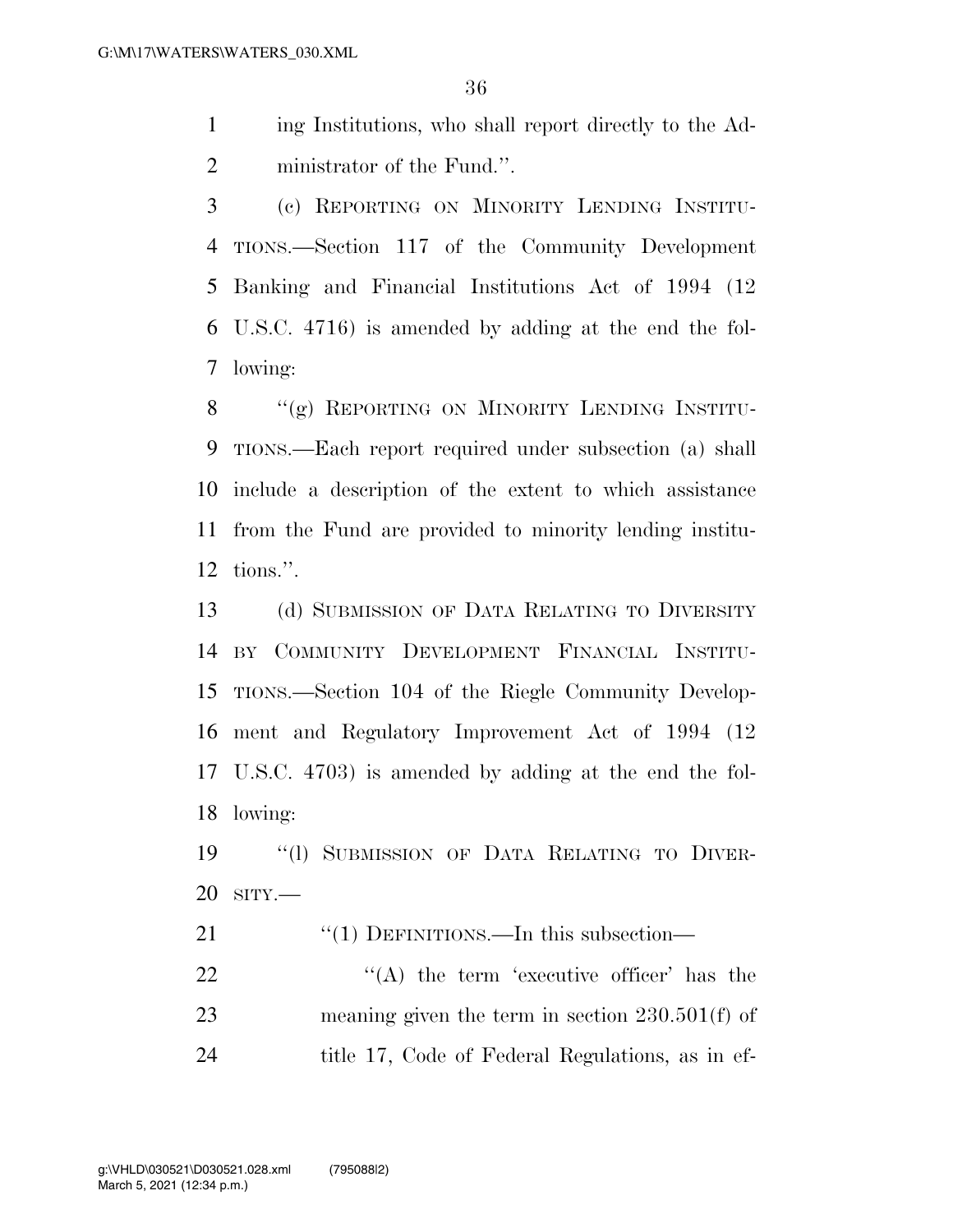| $\mathbf{1}$   | fect on the date of enactment of this subsection;               |
|----------------|-----------------------------------------------------------------|
| $\overline{2}$ | and                                                             |
| 3              | $\lq\lq (B)$ the term 'veteran' has the meaning                 |
| $\overline{4}$ | given the term in section 101 of title 38, United               |
| 5              | States Code.                                                    |
| 6              | "(2) SUBMISSION OF DISCLOSURE.—Each Fund                        |
| 7              | applicant and recipient shall provide the following:            |
| 8              | "(A) Data, based on voluntary self-identi-                      |
| 9              | fication, on the racial, ethnic, and gender com-                |
| 10             | position of-                                                    |
| 11             | "(i) the board of directors of the insti-                       |
| 12             | tution;                                                         |
| 13             | "(ii) nominees for the board of direc-                          |
| 14             | tors of the institution; and                                    |
| 15             | "(iii) the executive officers of the in-                        |
| 16             | stitution.                                                      |
| 17             | $\lq\lq (B)$ The status of any member of the                    |
| 18             | board of directors of the institution, any nomi-                |
| 19             | nee for the board of directors of the institution,              |
| 20             | or any executive officer of the institution, based              |
| 21             | on voluntary self-identification, as a veteran.                 |
| 22             | $\lq\lq$ <sup>"</sup> (C) Whether the board of directors of the |
| 23             | institution, or any committee of that board of                  |
| 24             | directors, has, as of the date on which the insti-              |
| 25             | tution makes a disclosure under this paragraph,                 |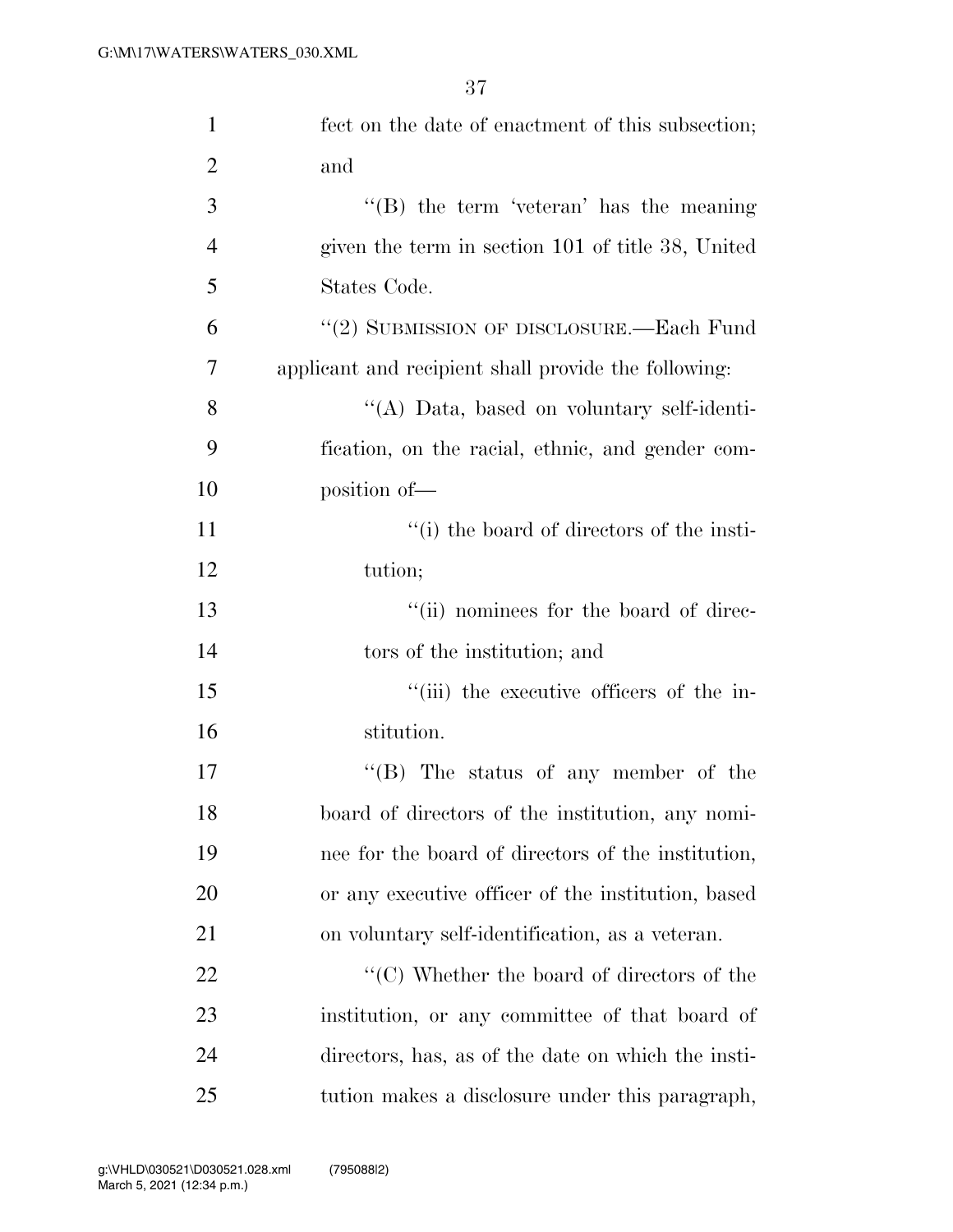| $\mathbf{1}$   | adopted any policy, plan, or strategy to promote      |
|----------------|-------------------------------------------------------|
| $\overline{2}$ | racial, ethnic, and gender diversity among—           |
| 3              | "(i) the board of directors of the insti-             |
| $\overline{4}$ | tution;                                               |
| 5              | "(ii) nominees for the board of direc-                |
| 6              | tors of the institution; or                           |
| 7              | "(iii) the executive officers of the in-              |
| 8              | stitution.                                            |
| 9              | "(3) ANNUAL REPORT.—Not later than<br>-18             |
| 10             | months after the date of enactment of this sub-       |
| 11             | section, and annually thereafter, the Fund shall sub- |
| 12             | mit to the Committee on Banking, Housing, and         |
| 13             | Urban Affairs of the Senate and the Committee on      |
| 14             | Financial Services of the House of Representatives,   |
| 15             | and make publicly available on the website of the     |
| 16             | Fund, a report—                                       |
| 17             | "(A) on the data and trends of the diver-             |
| 18             | sity information made available pursuant to           |
| 19             | paragraph $(2)$ ; and                                 |
| 20             | "(B) containing all administrative or legis-          |
| 21             | lative recommendations of the Fund to enhance         |
| 22             | the implementation of this title or to promote        |
| 23             | diversity and inclusion within community devel-       |
| 24             | opment financial institutions.".                      |